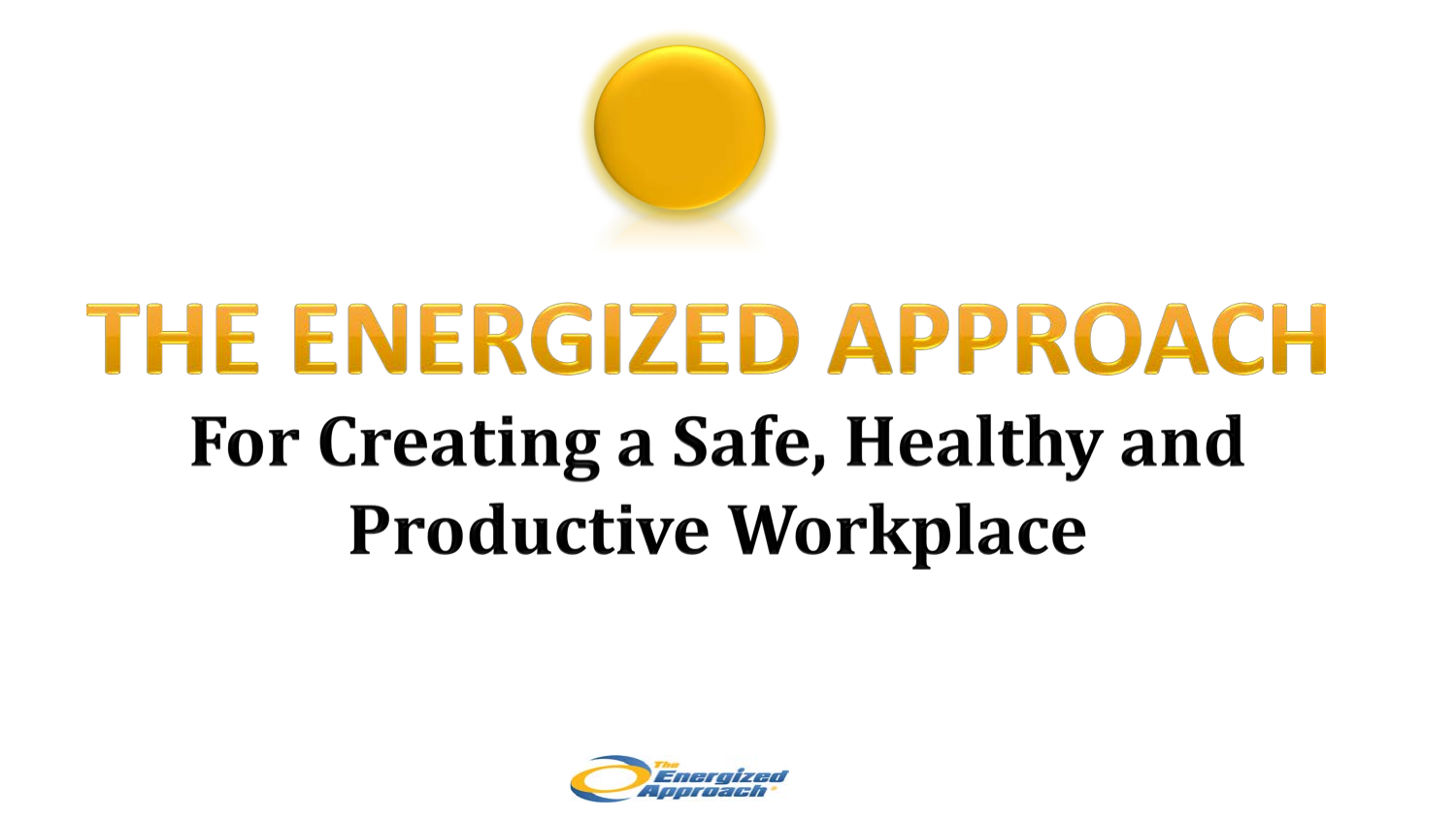

"I've learned that people will forget what you said, people will forget what you did, but people will never forget how you made them feel.

### Maya Angelou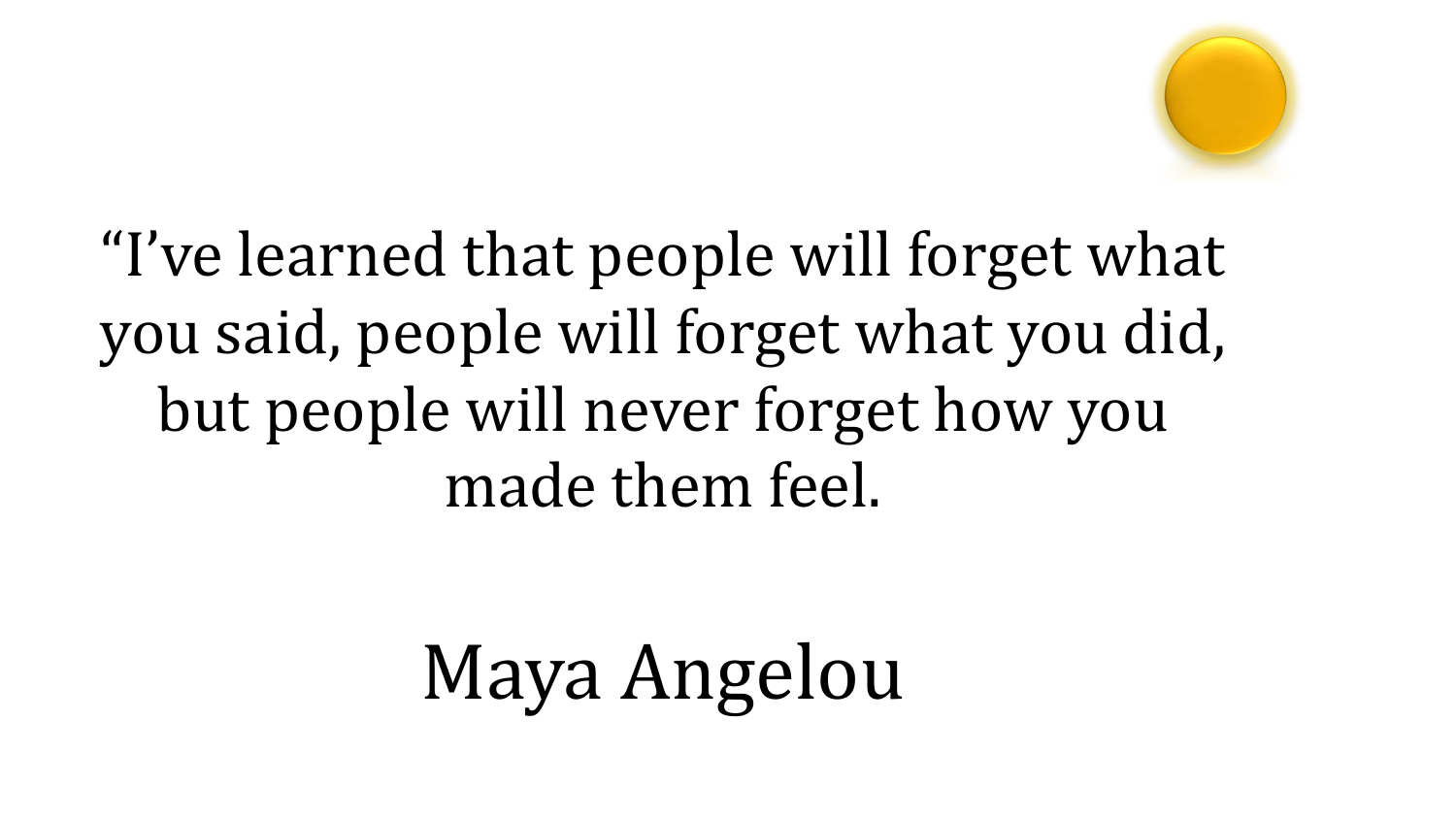

Each of us has a circle of influence, and we regularly find ourselves trying to move people toward our way of thinking (or at least get them out of our way!)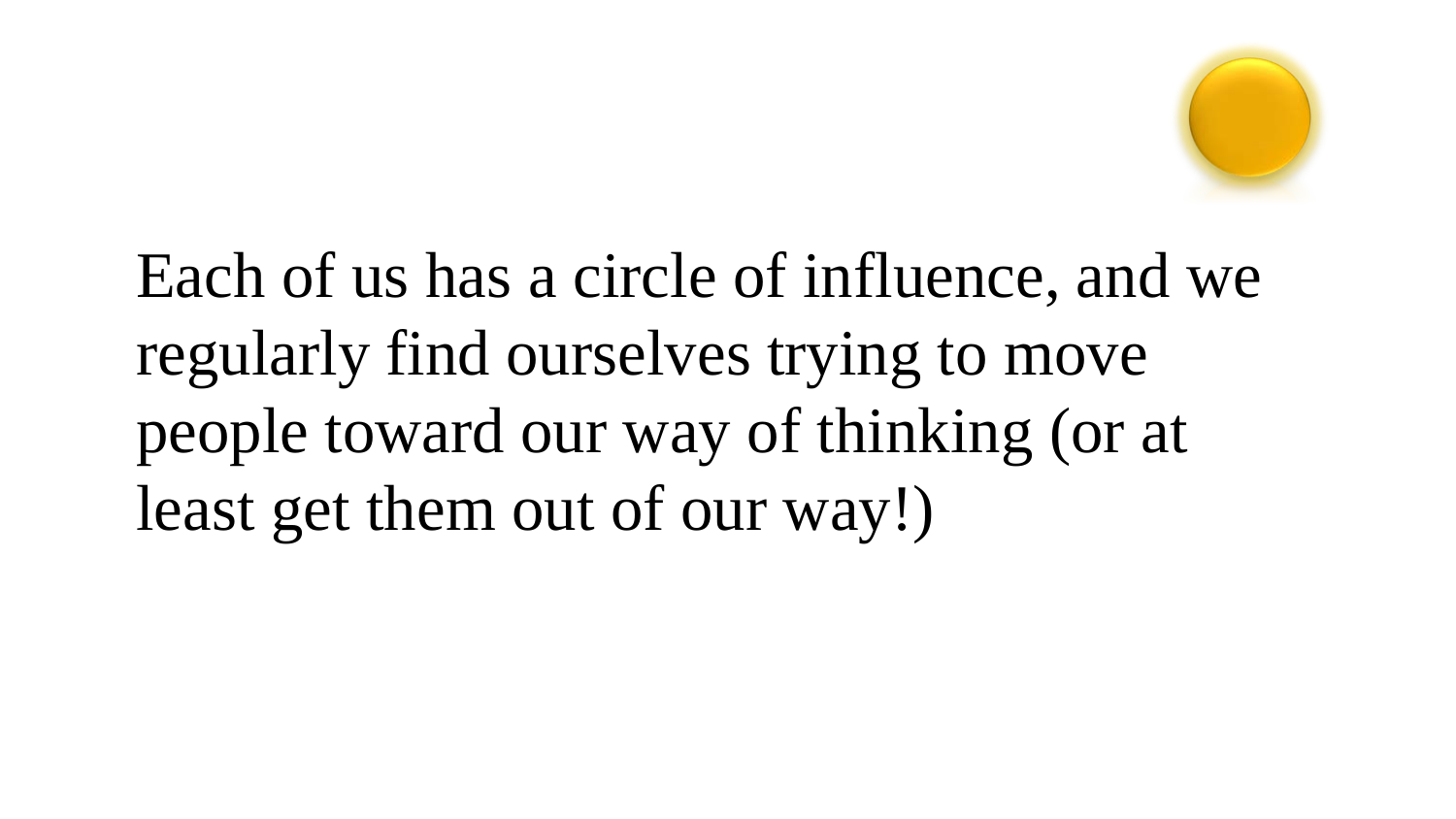

#### Current Methods of Safety and Injury Prevention

Training and Education

Stretching and Warm-up

Ergonomics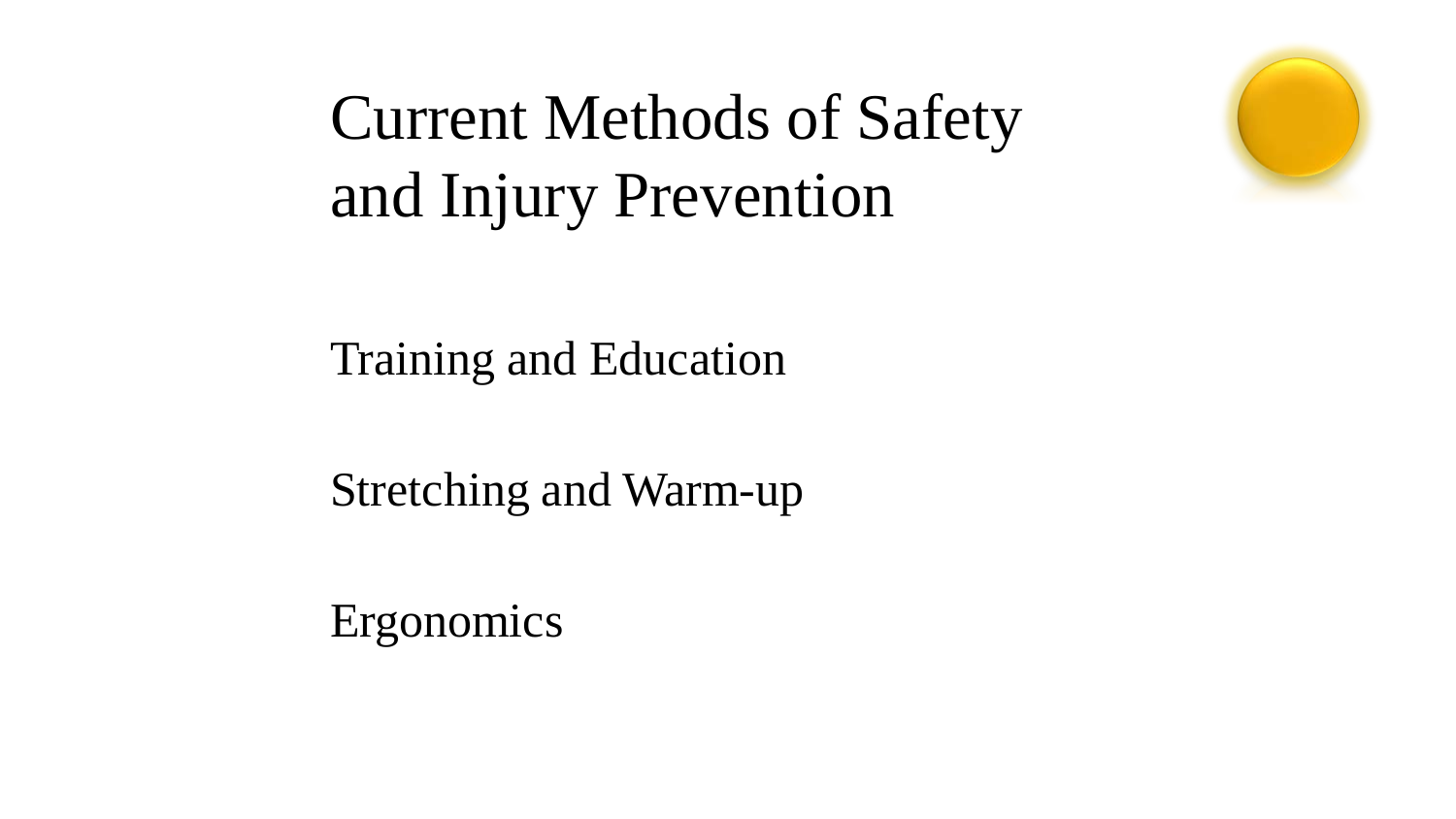

#### **Why is it that all of these approaches work in some companies and none of these approaches work in others?**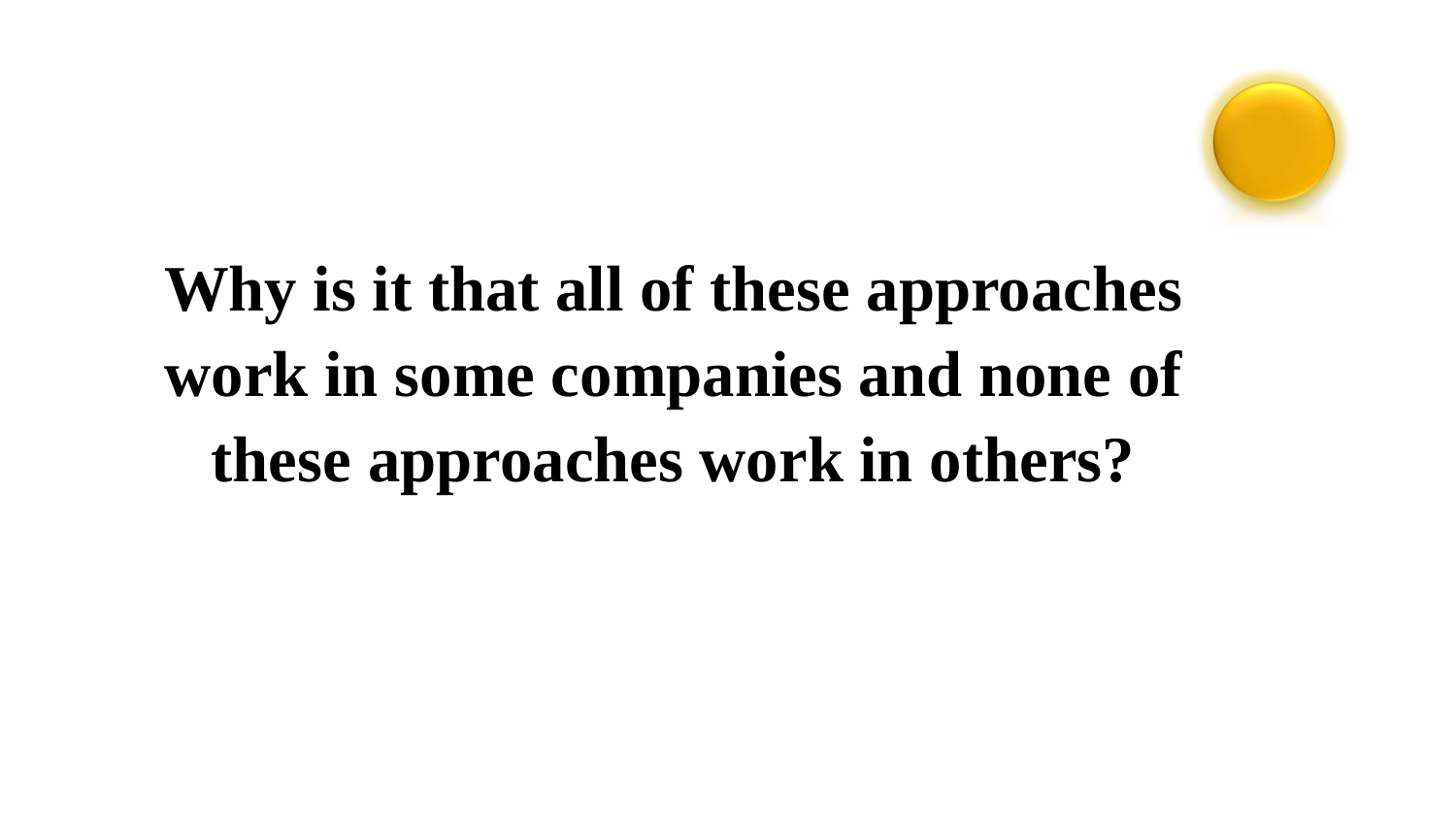



#### **Humans act more on "how we feel" and less on "what we know"**

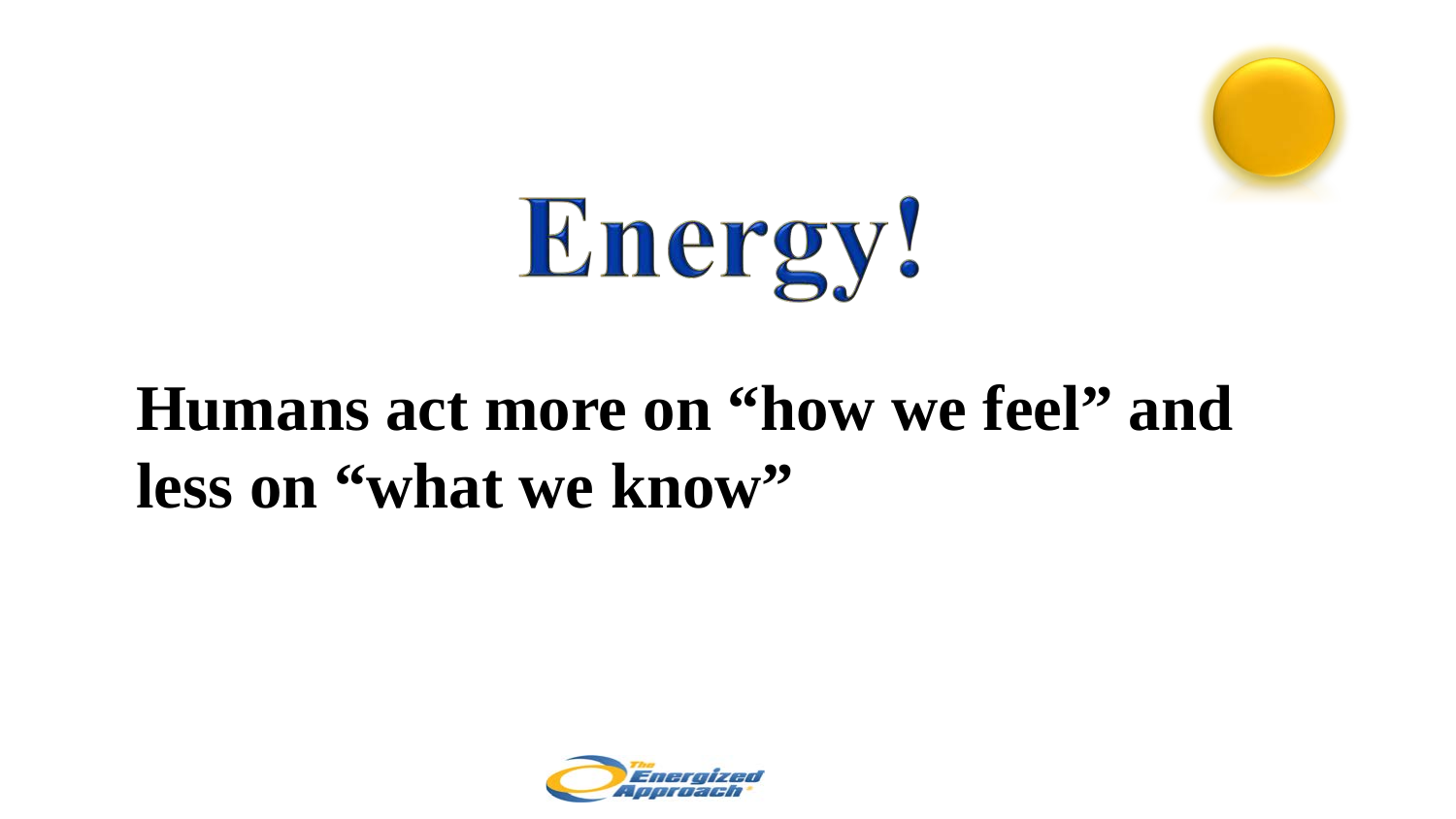

### Are speed limits mandatory?

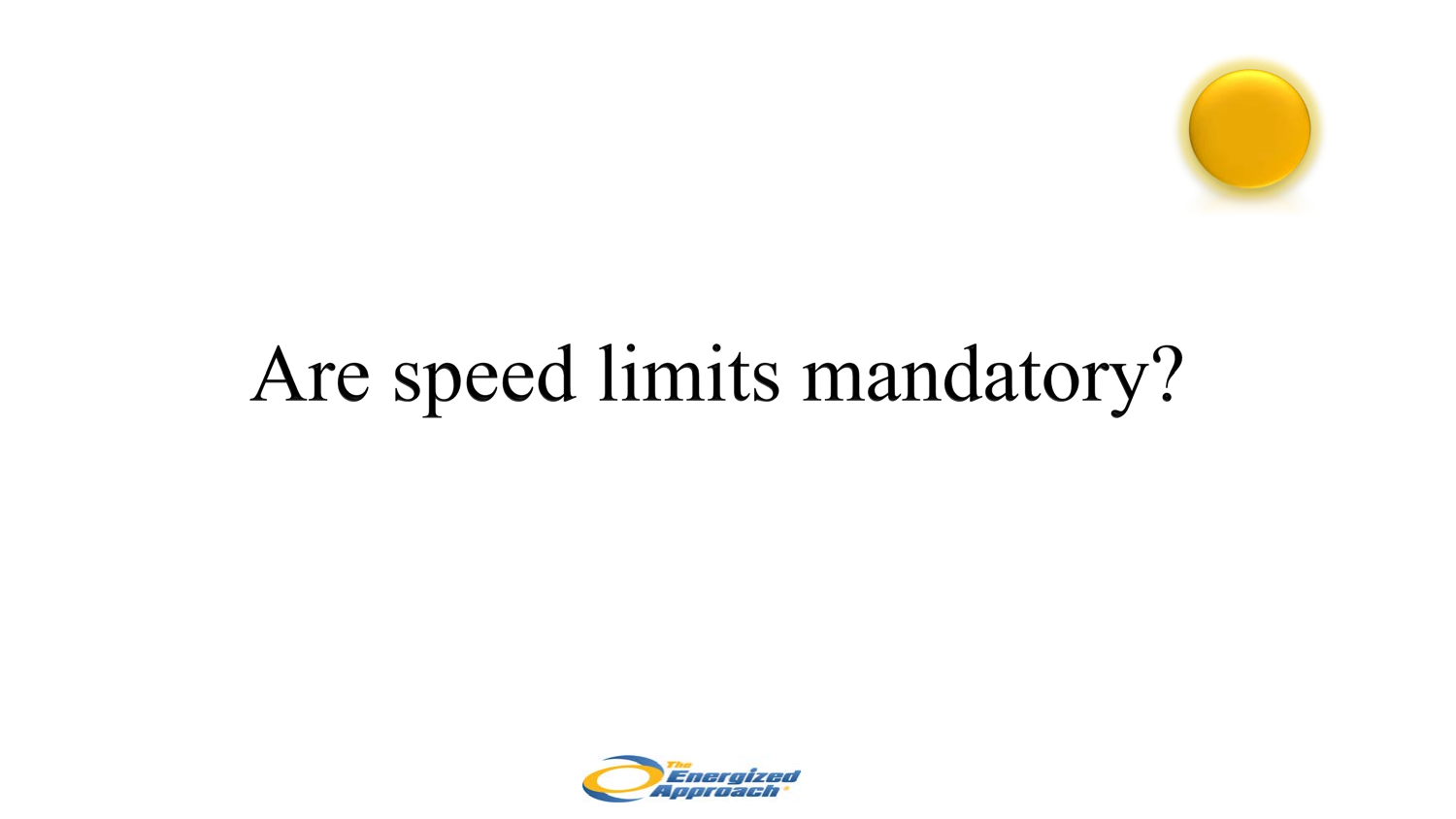

2 Important Questions We Need to Ask…

### What do people KNOW about safety?

### How do they FEEL about safety?

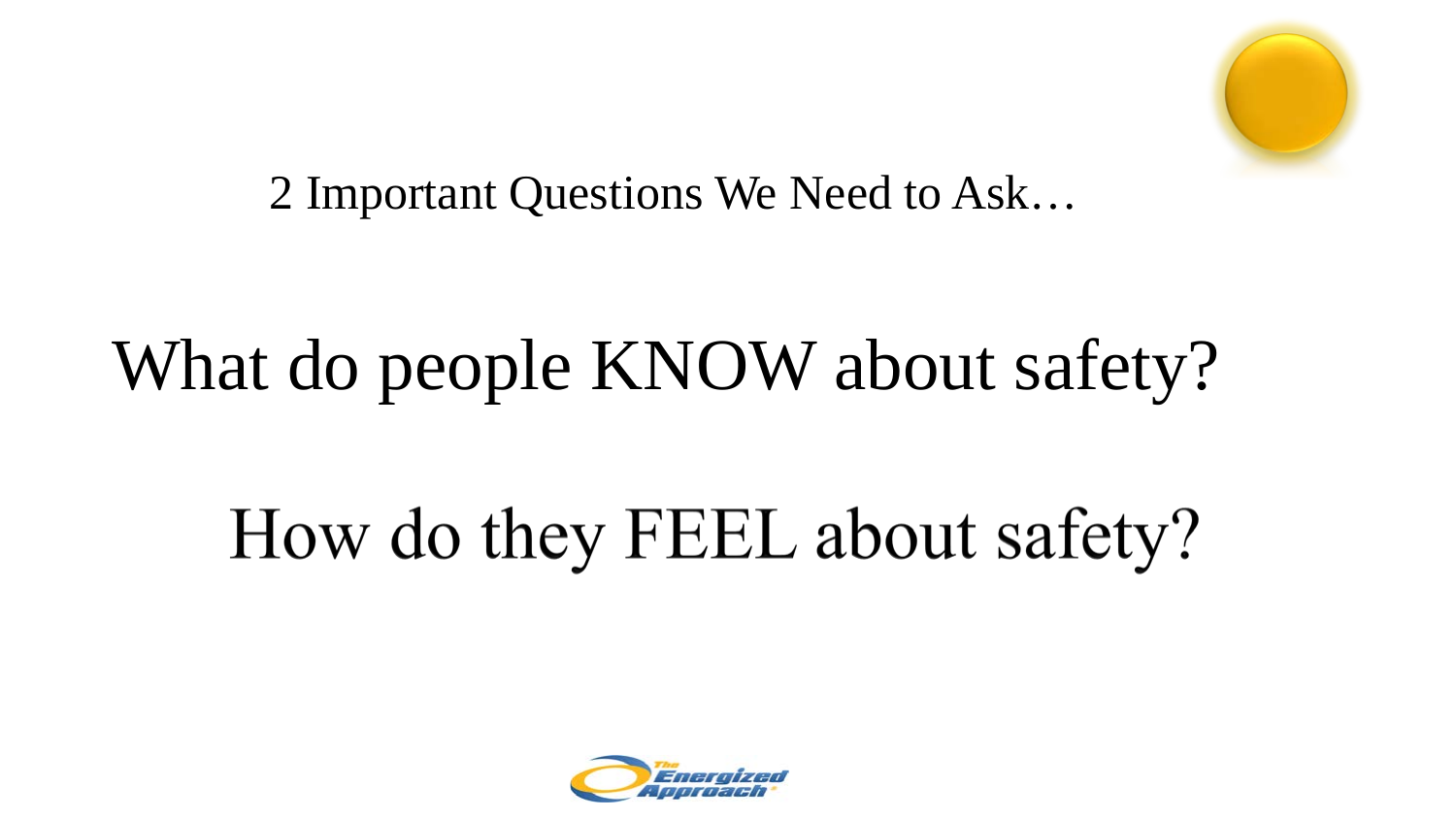

### The Relationship is the Message

• It offers nothing that isn't already known

• Elevates the awareness of personal connection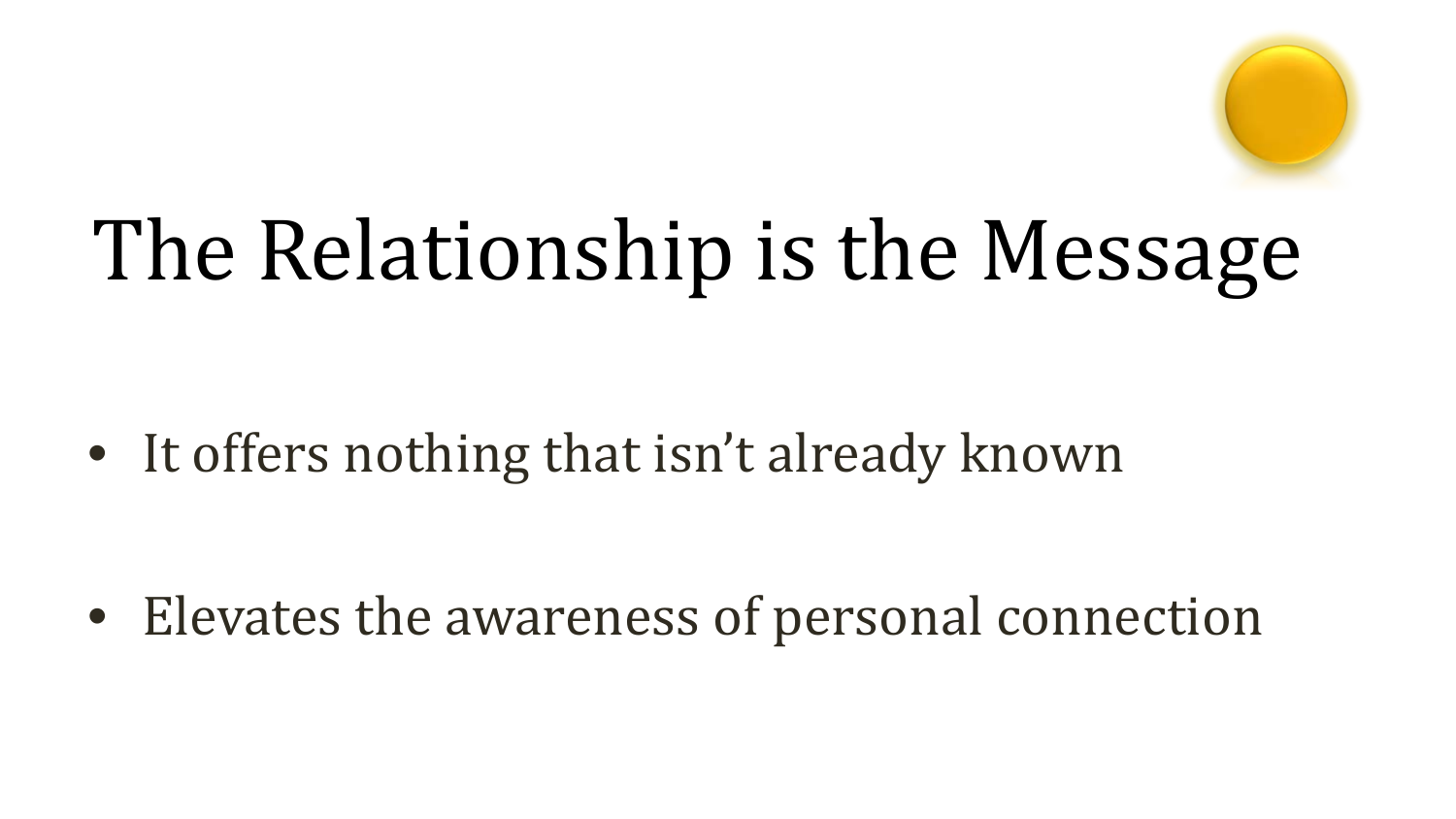

#### When you say "safety is important" what does this look like?

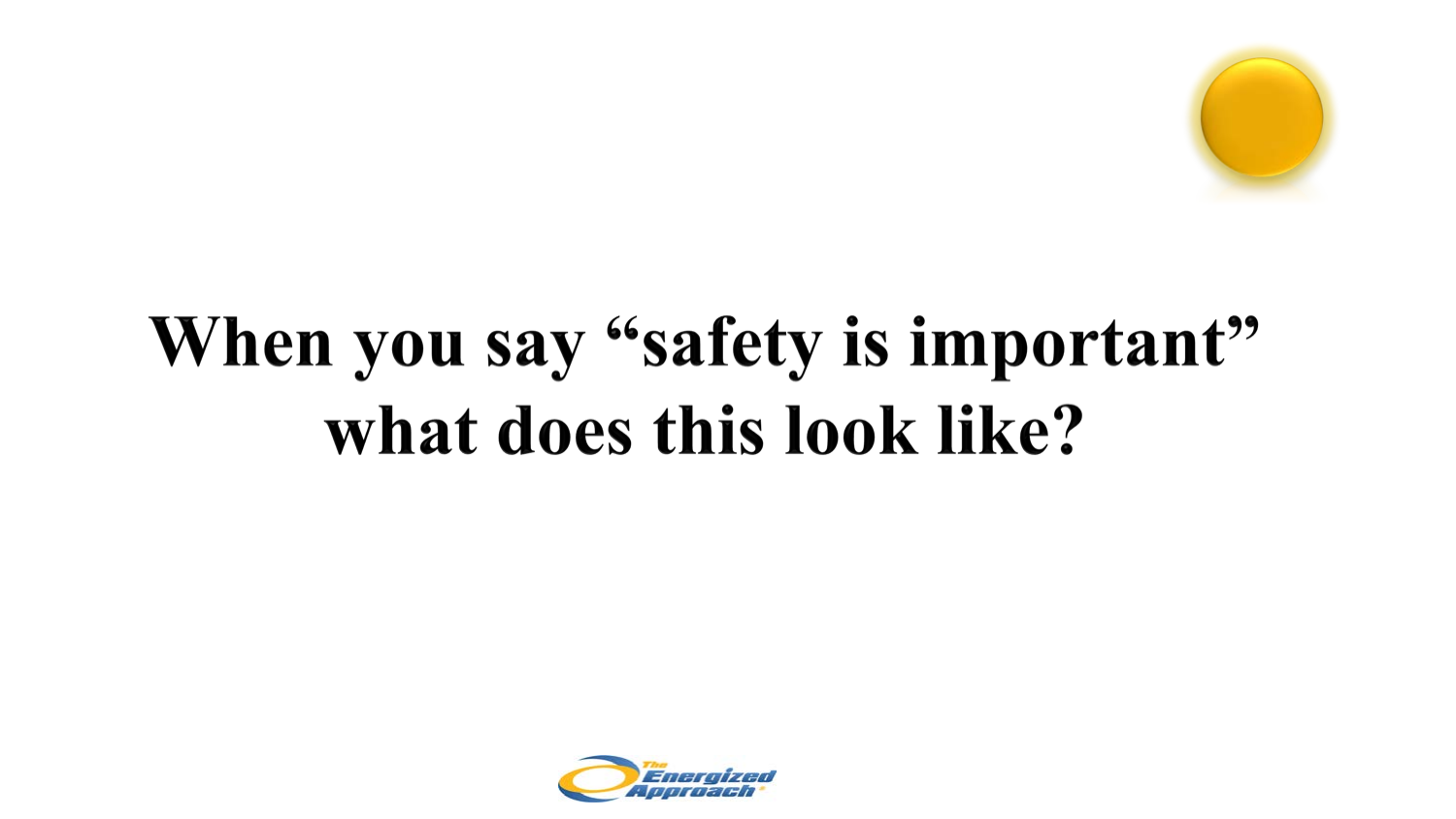#### Energy Sources…..

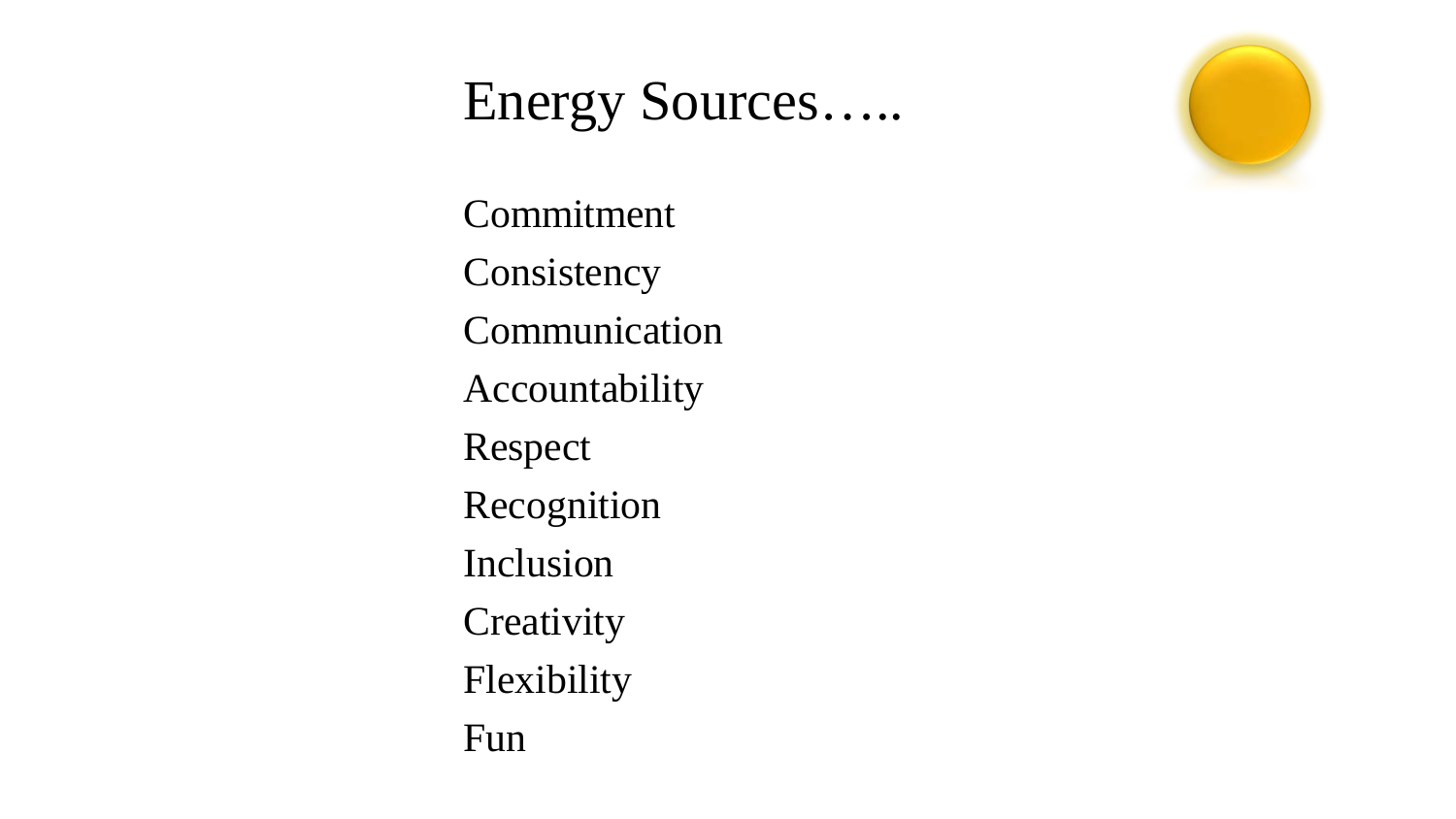

## COMMITMENT

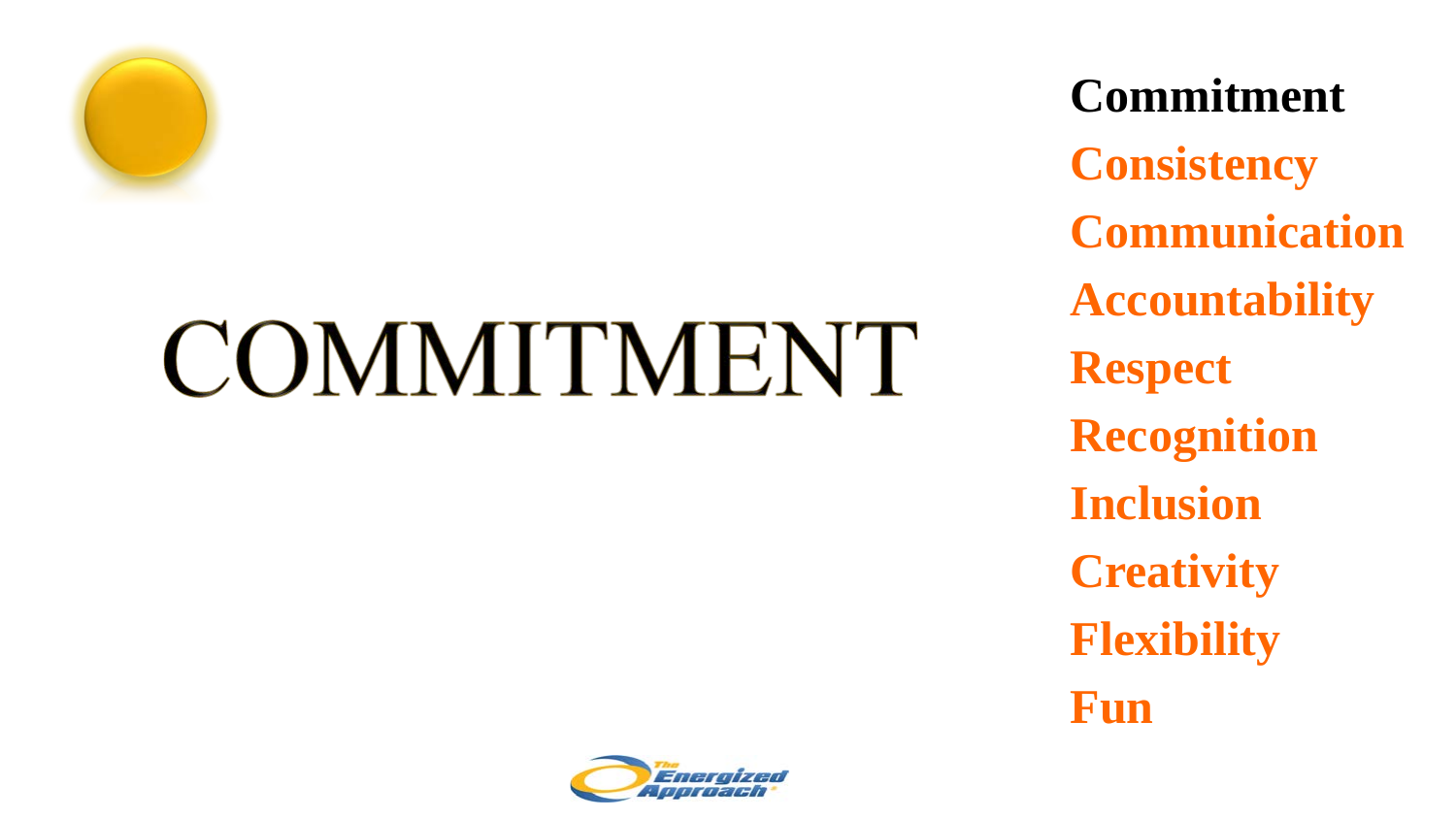

## Possible vs. Probable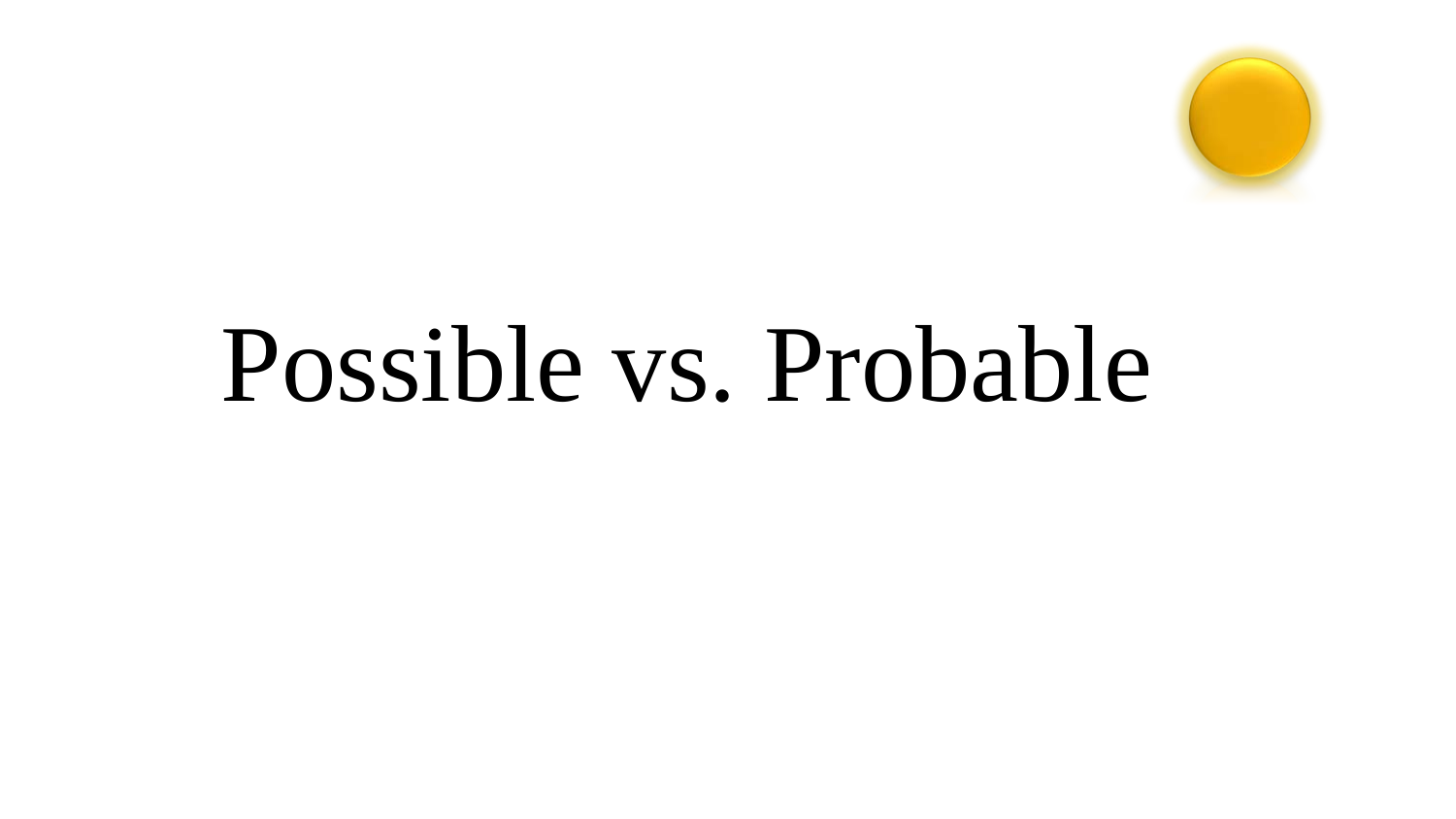

## Consistency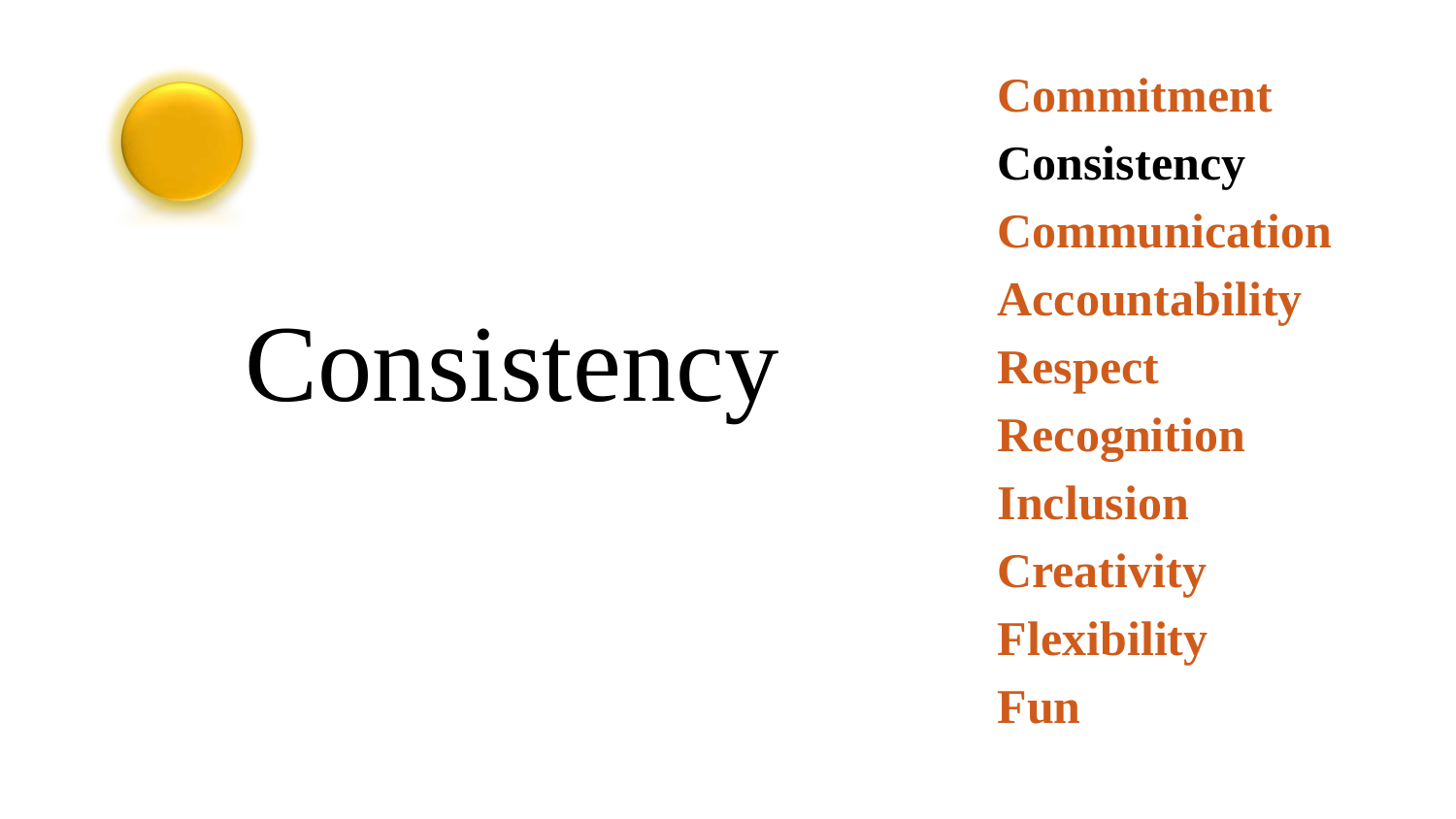

### Safety is # \_\_\_\_\_?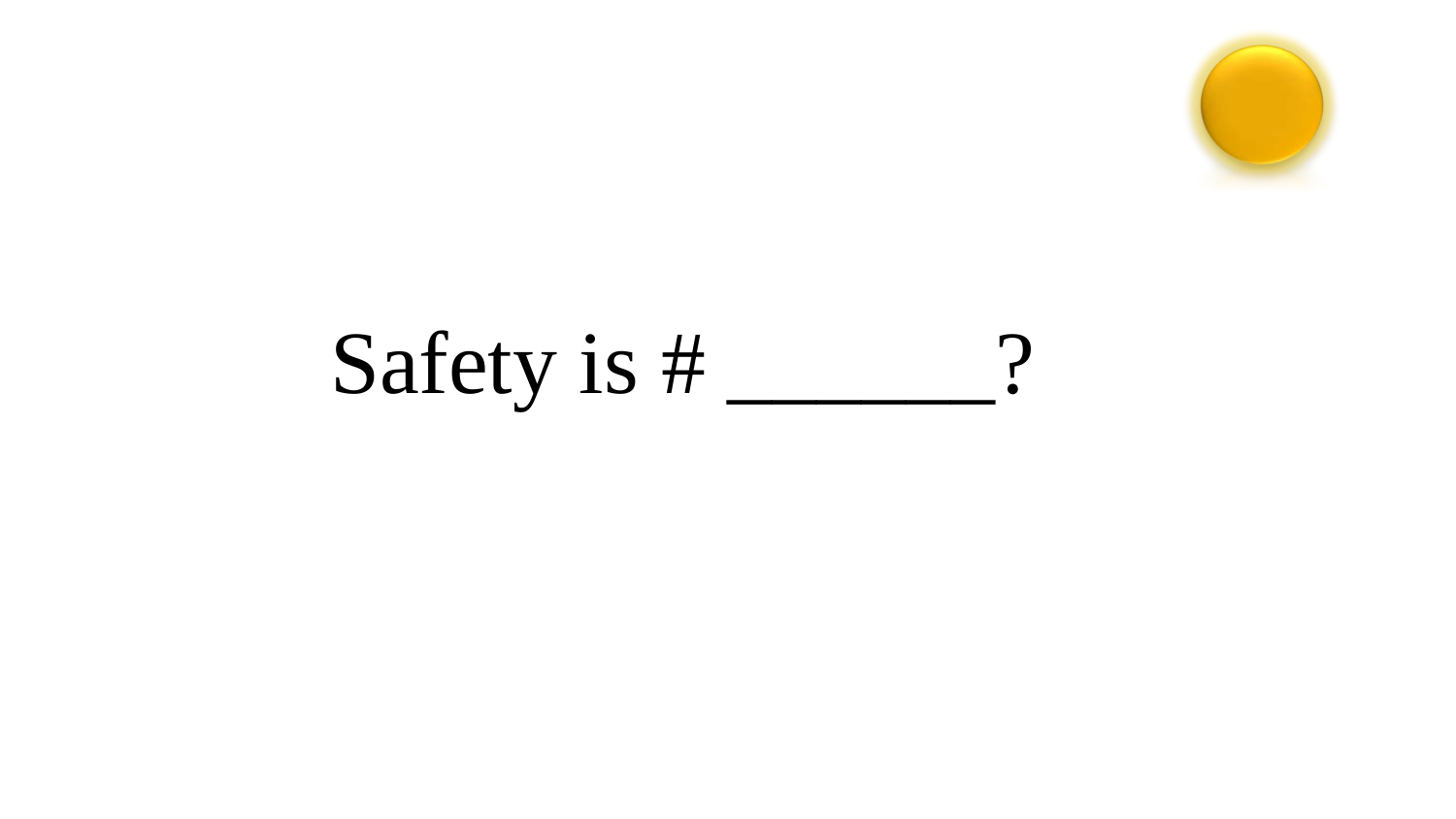

## Communication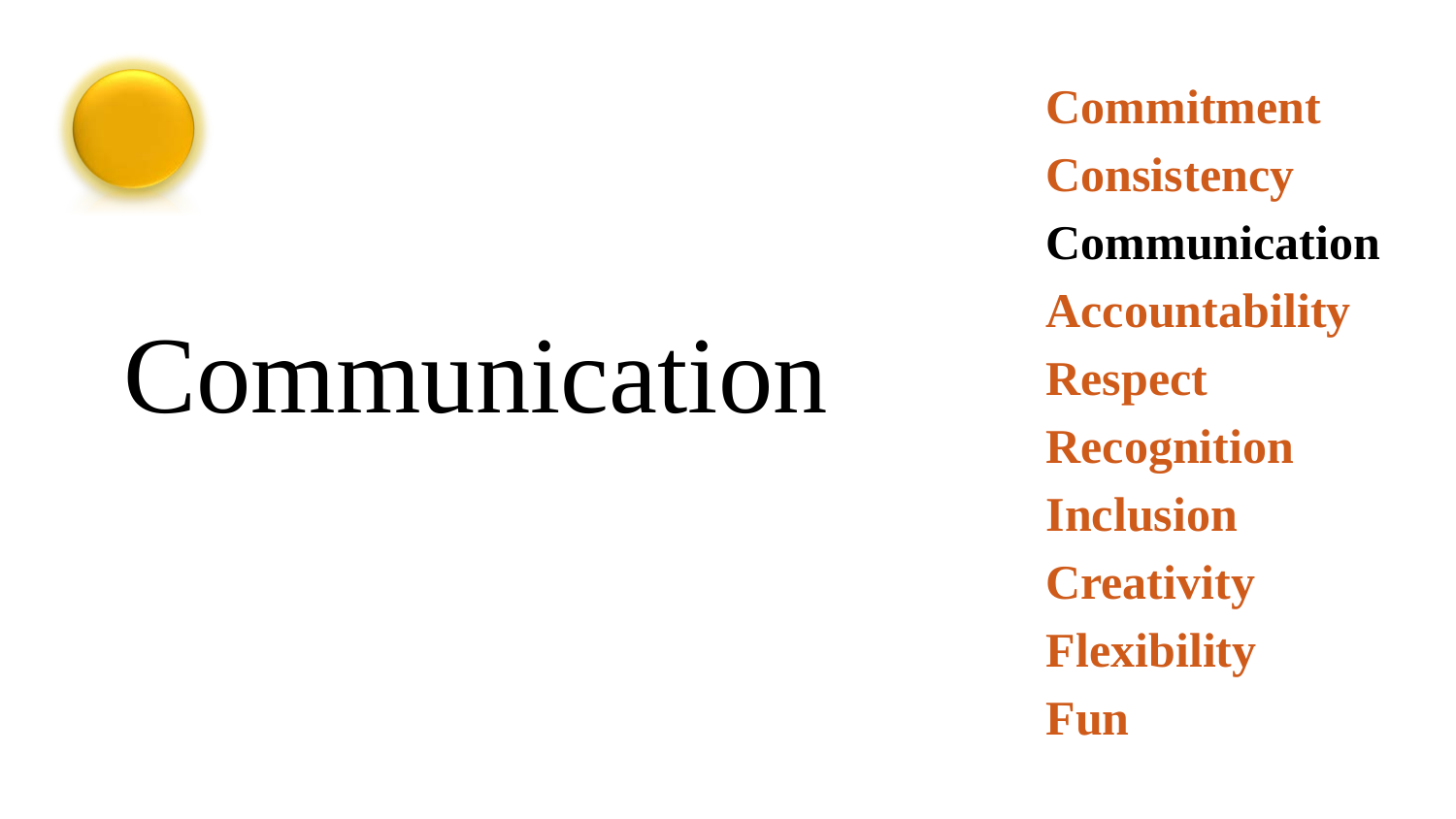

#### Nag...Nag...Nag!

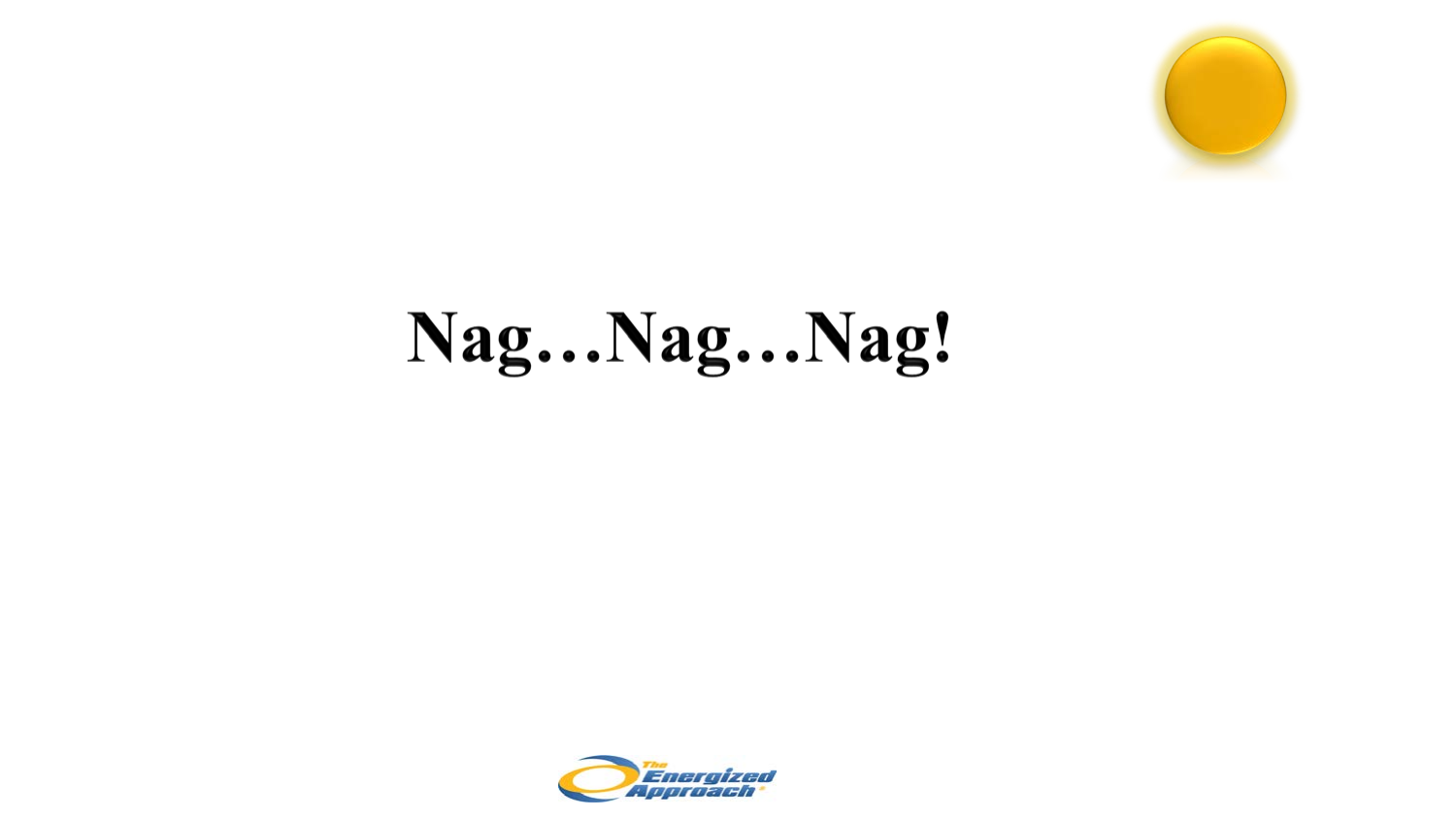

## Accountability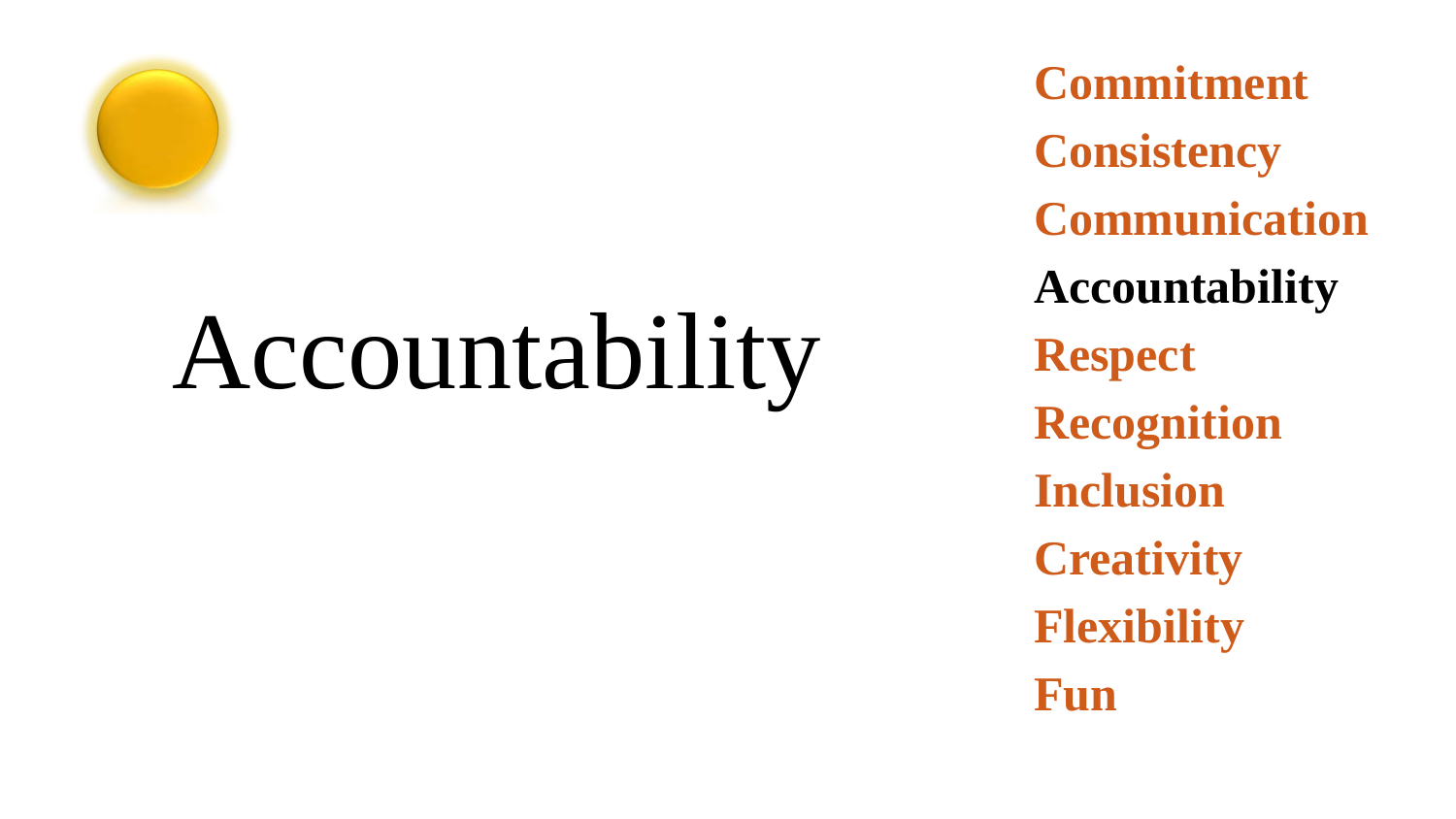

### **Who is responsible for health and safety?**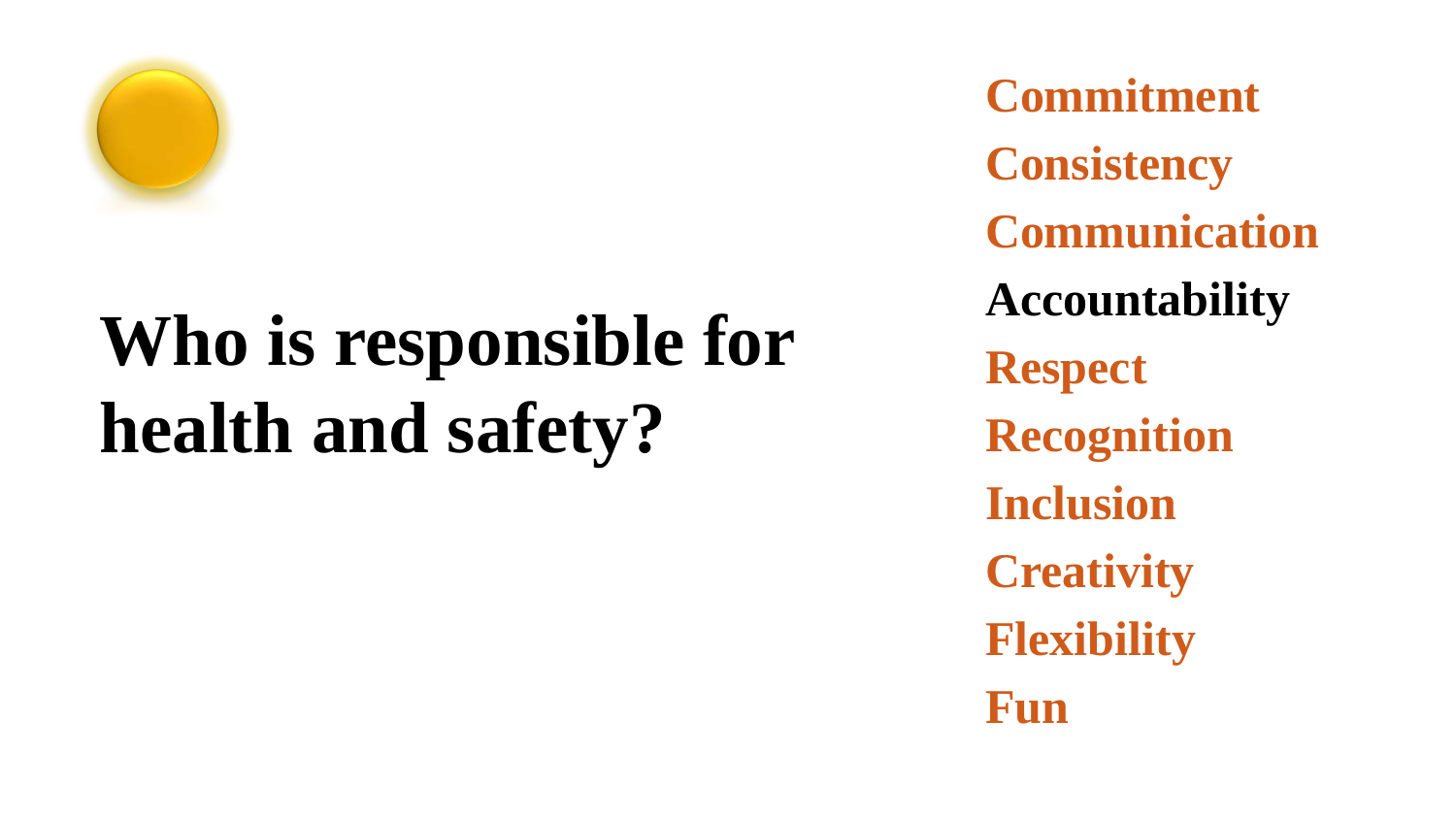

## Respect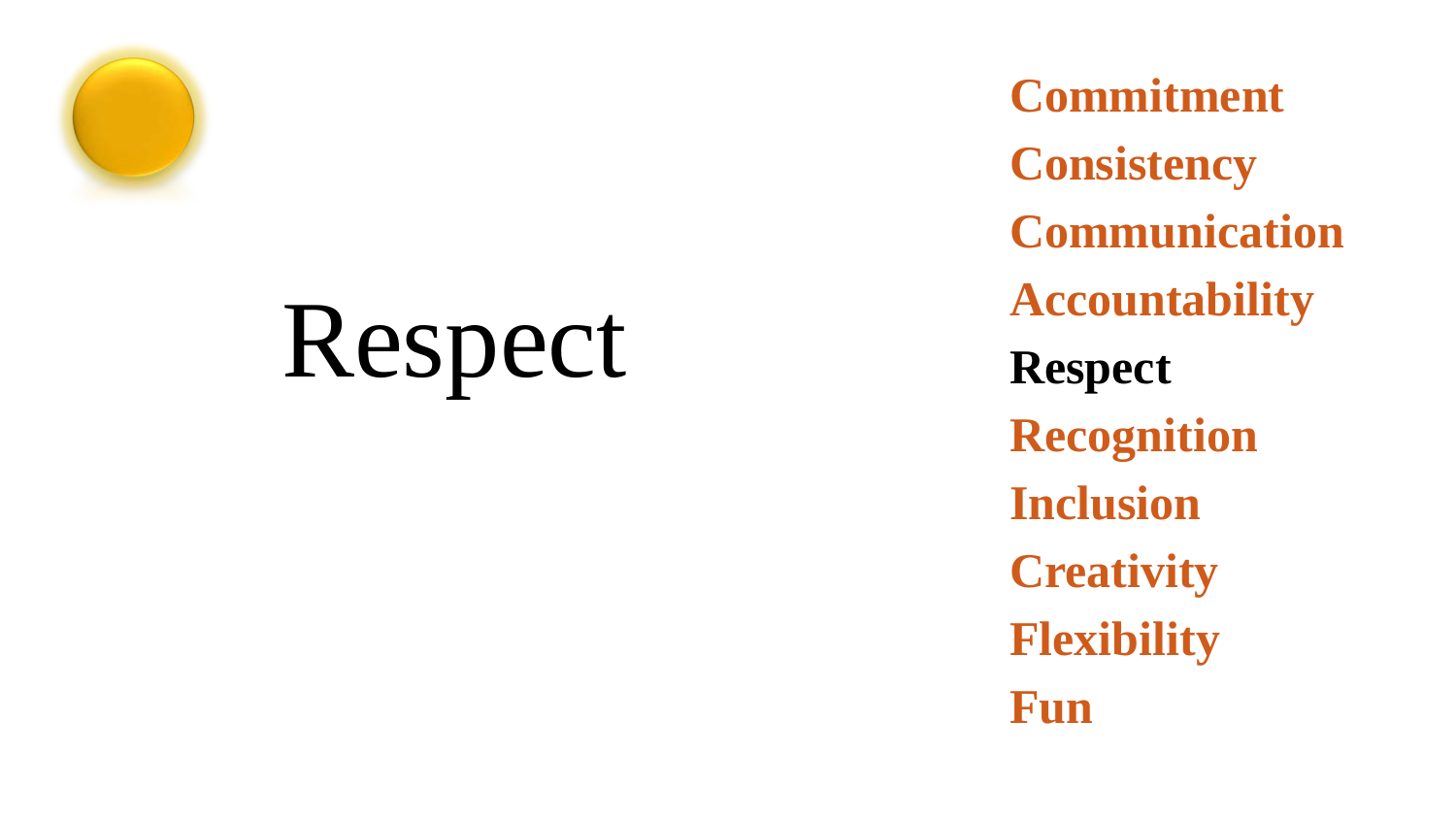### Best Buy Distribution



• Learn 3 things about every employee you supervise.

• Tie these things in to every health/safety conversation you have with employees.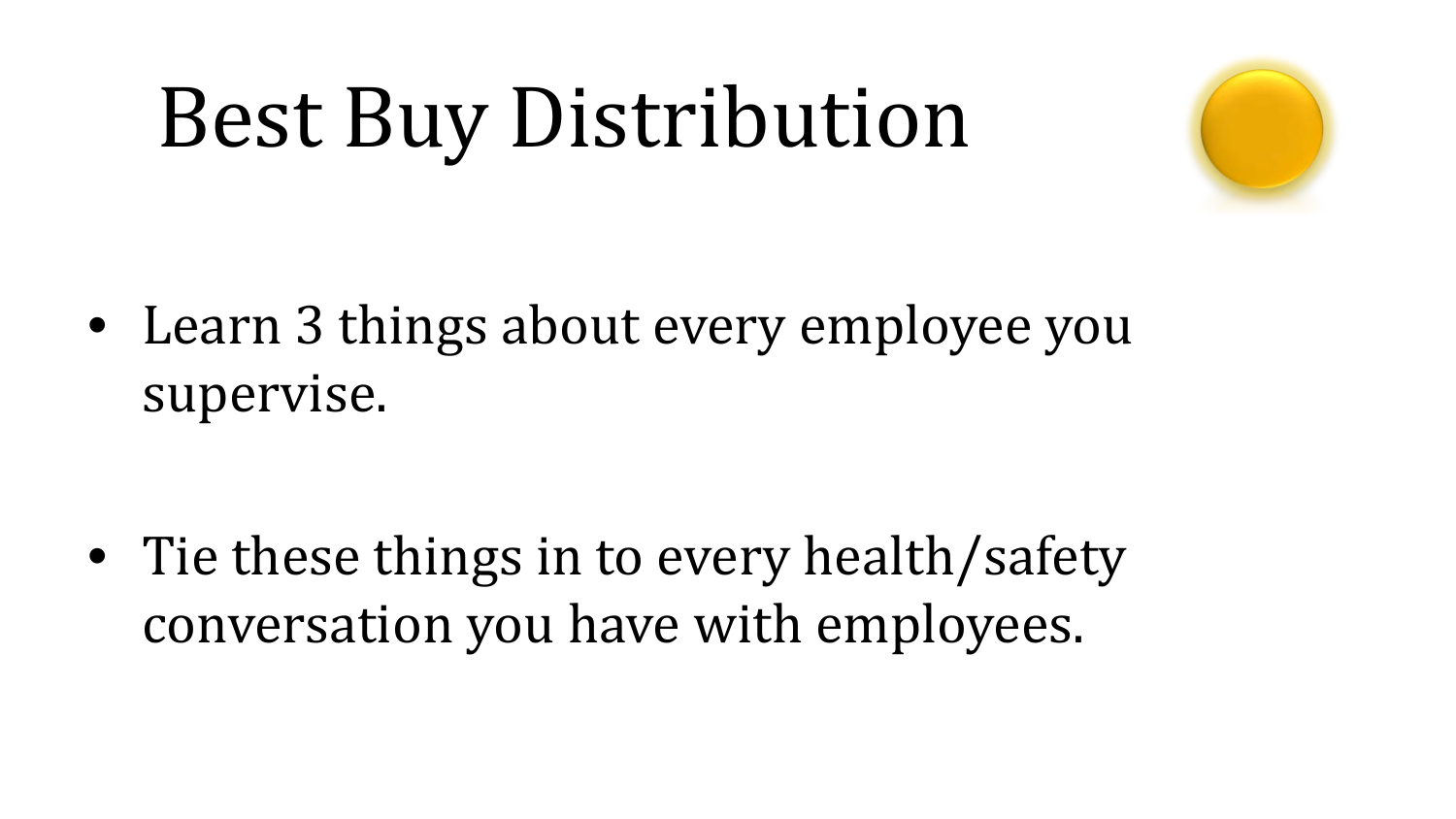

## Recognition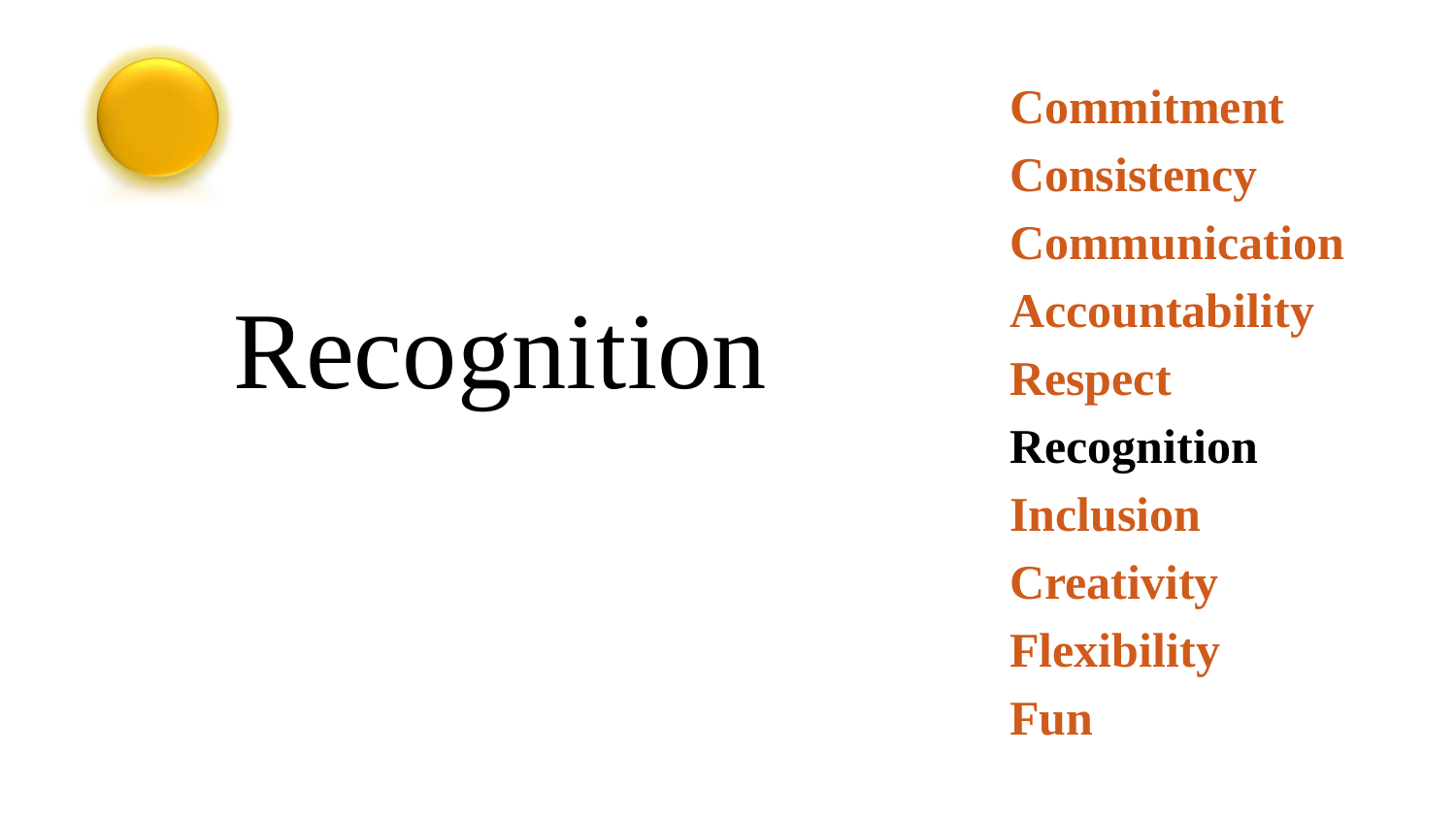## Incentives and Recognition



• Unique to the Individual

• Unique to the activity being recognized

• Behavior based – not outcome based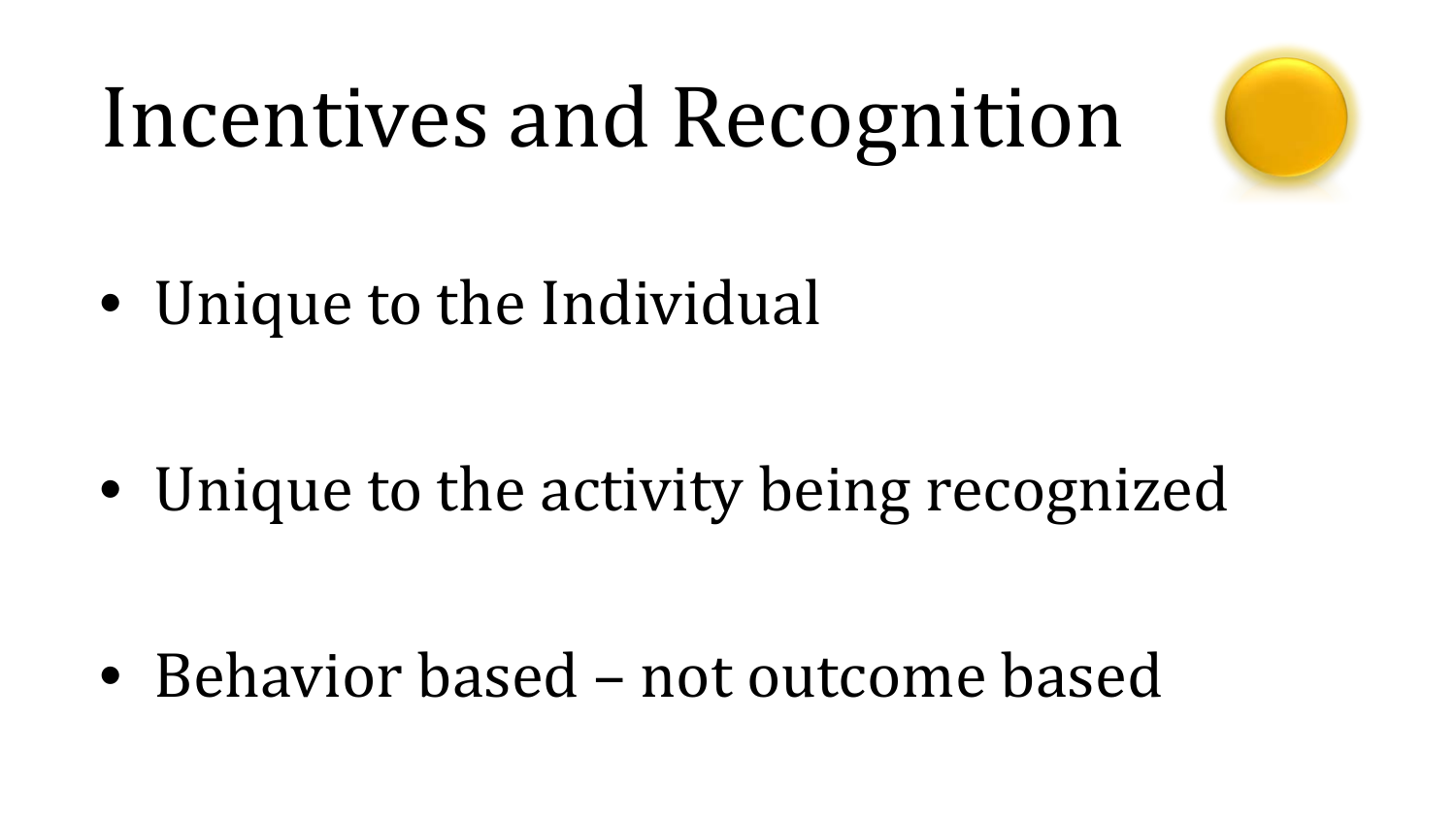

## Inclusion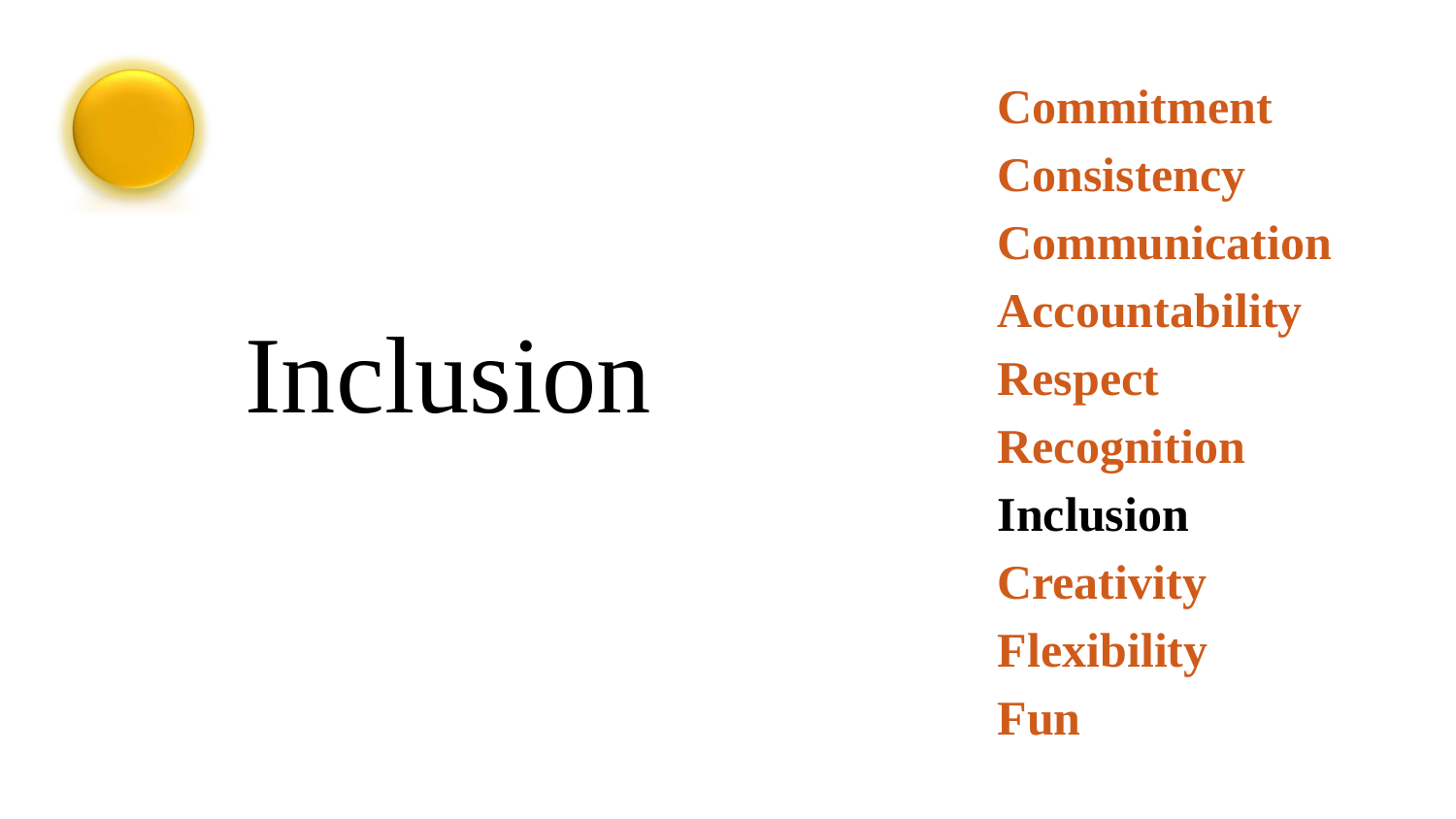

#### The hard part is dealing with human nature

### The easy part is that human nature is fairly predictable

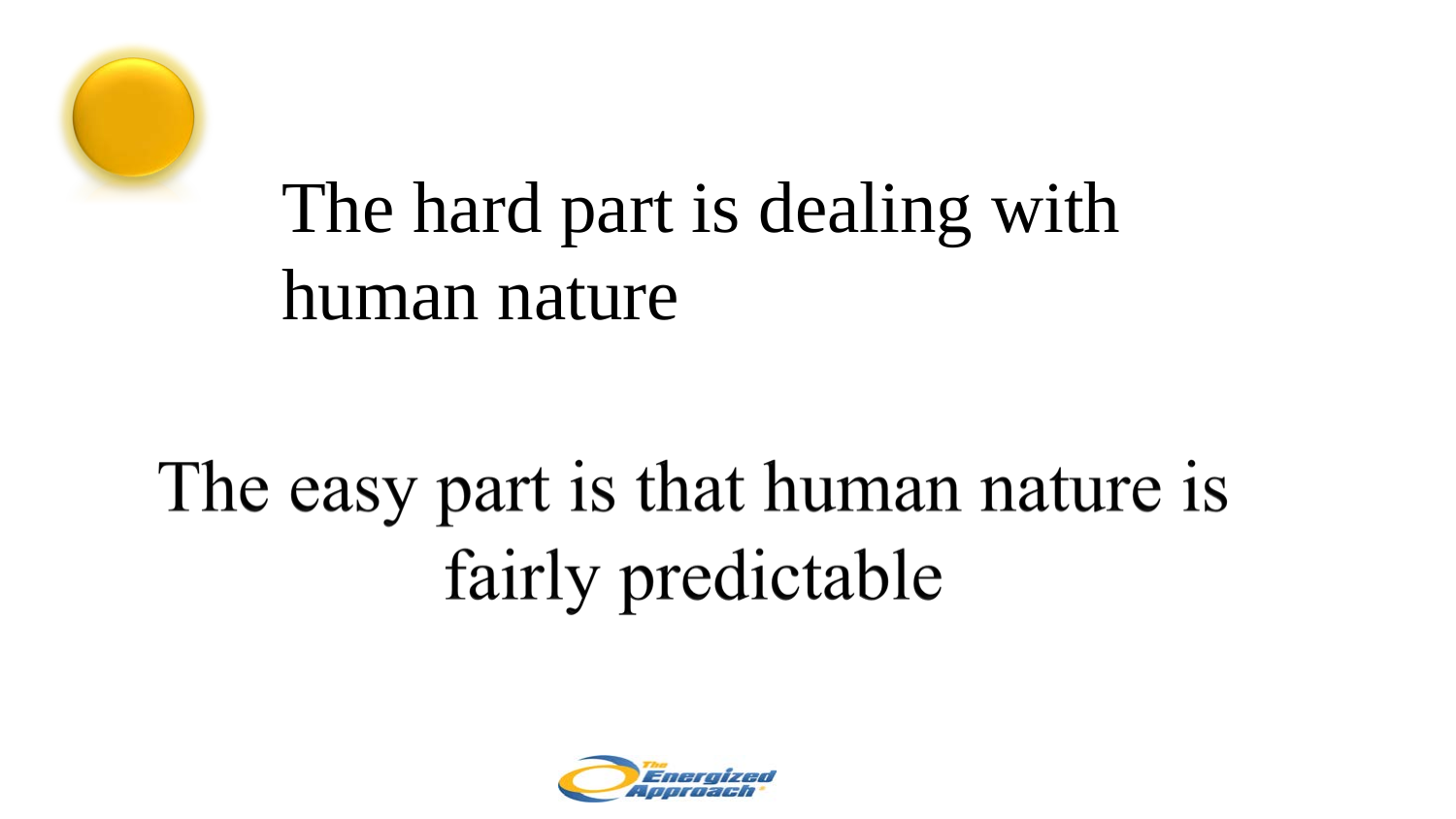

# Creativity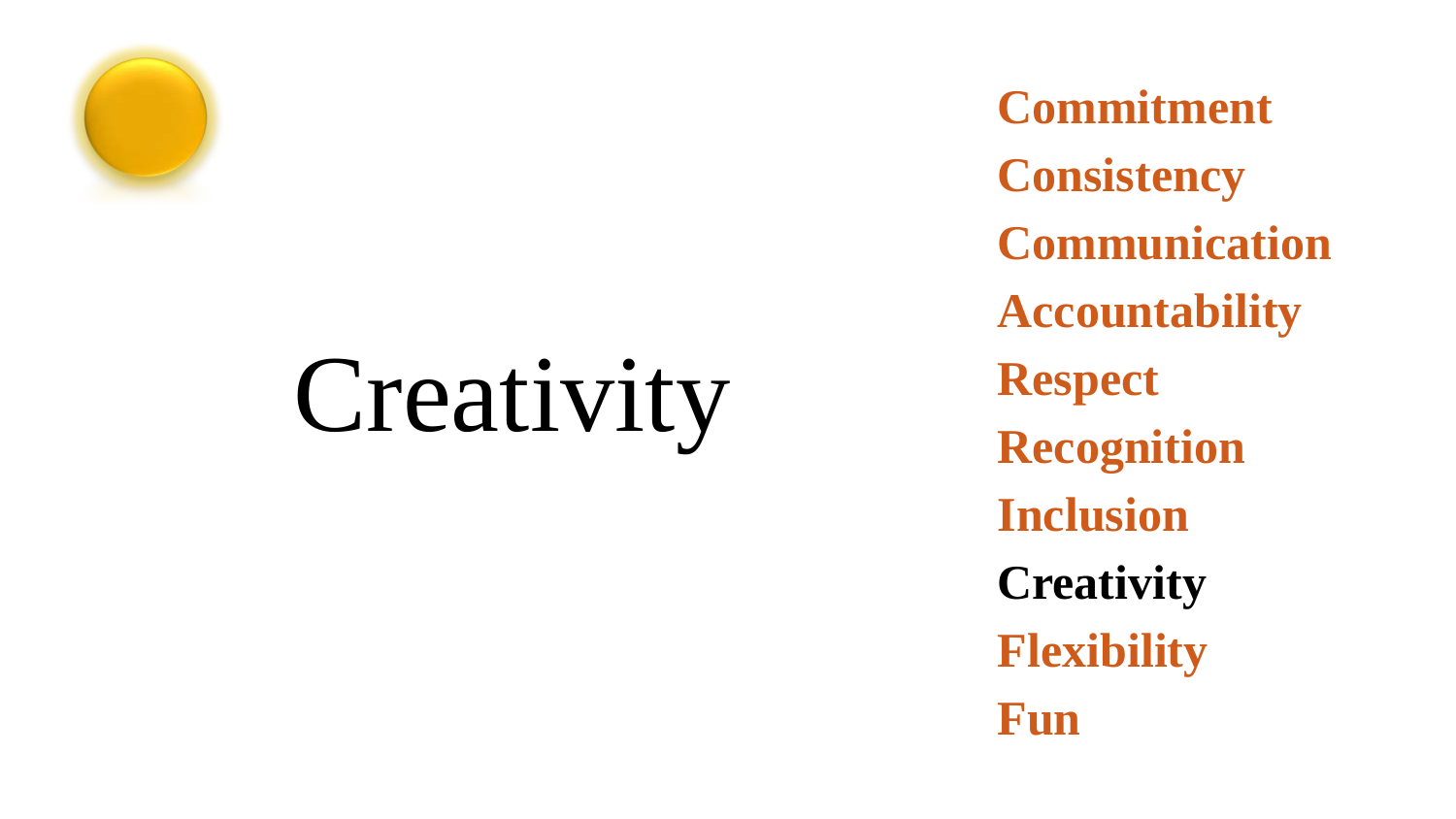

# BLINK!

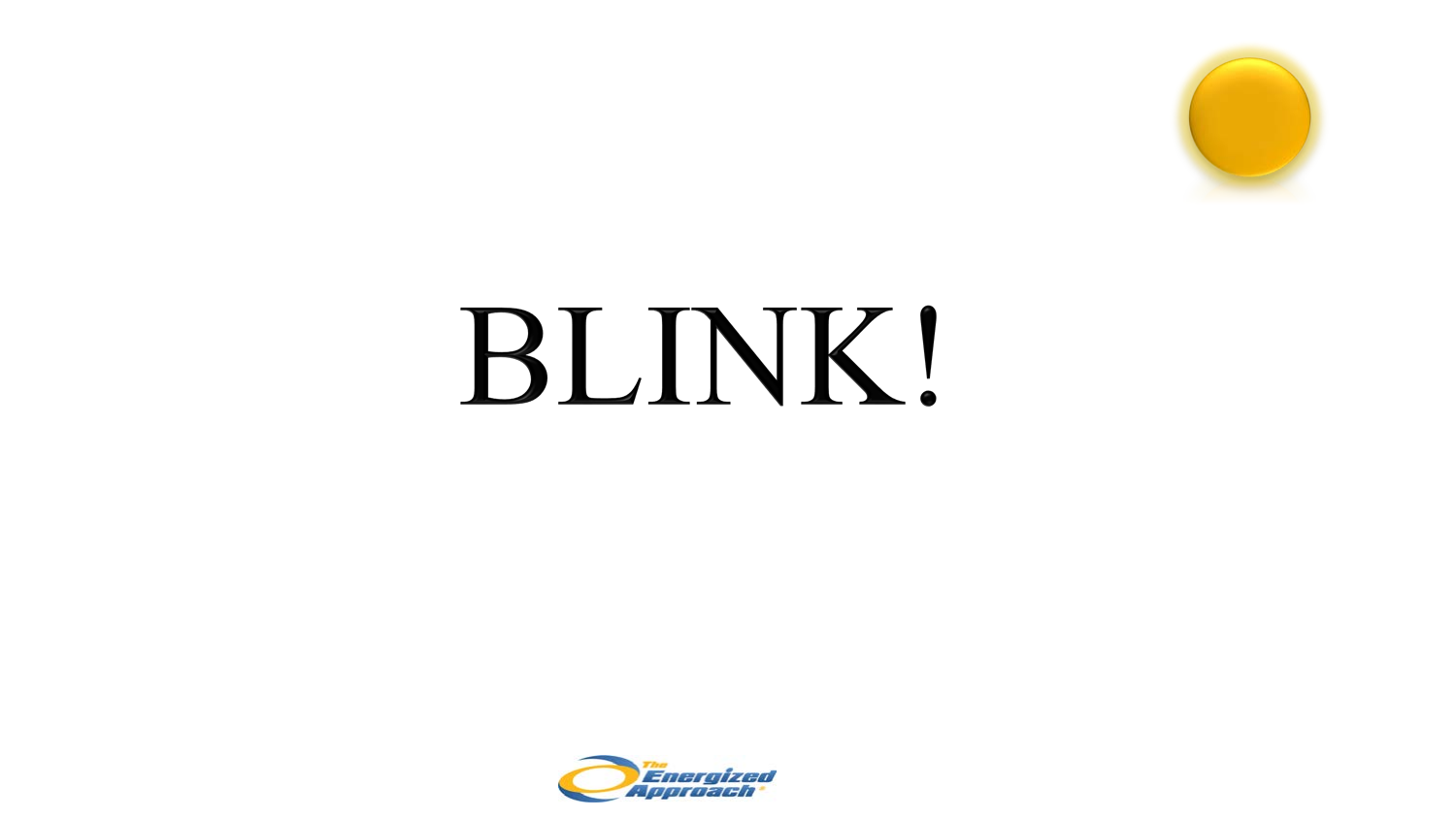

# Flexibility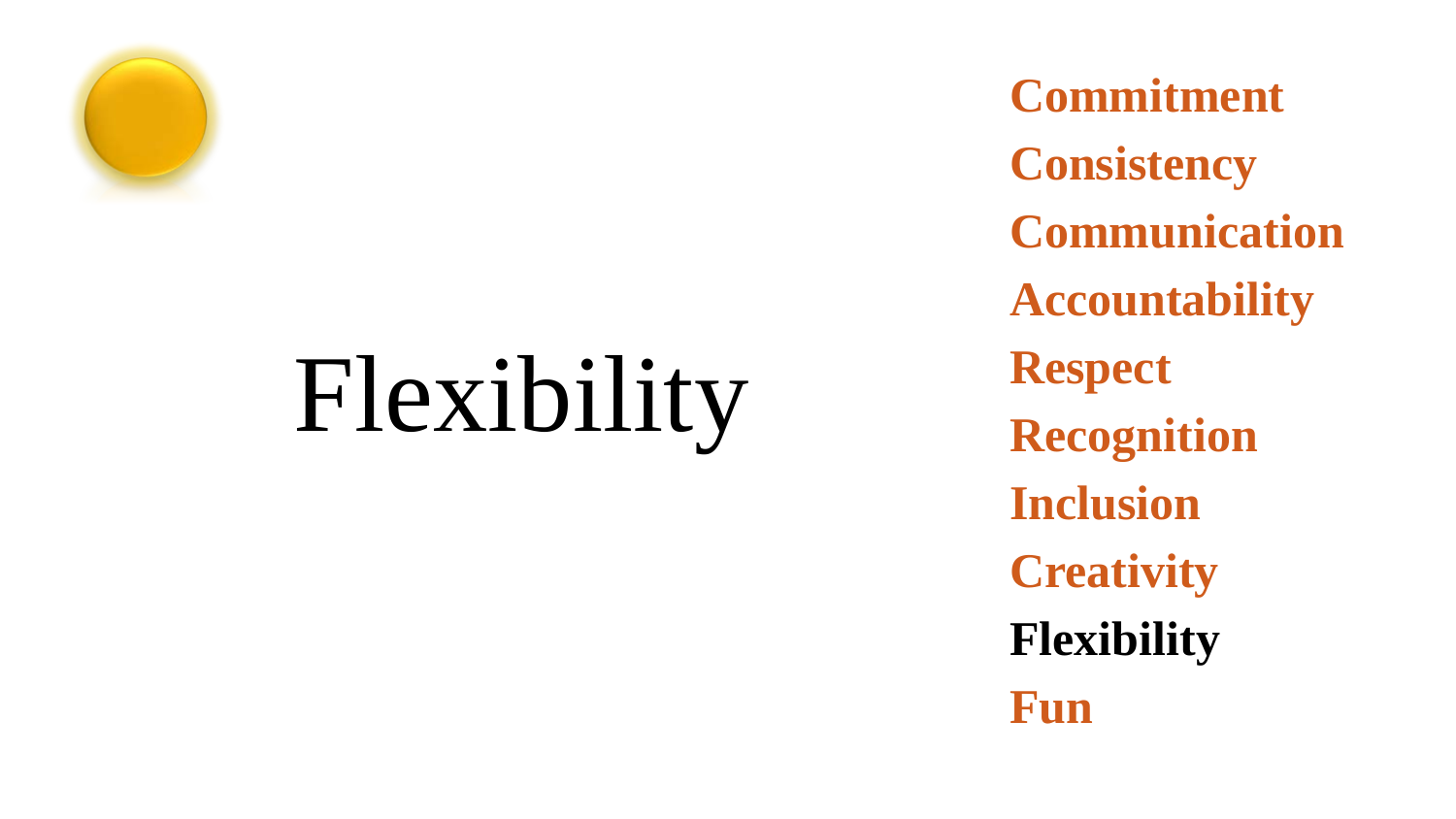

# If at first you don't succeed.....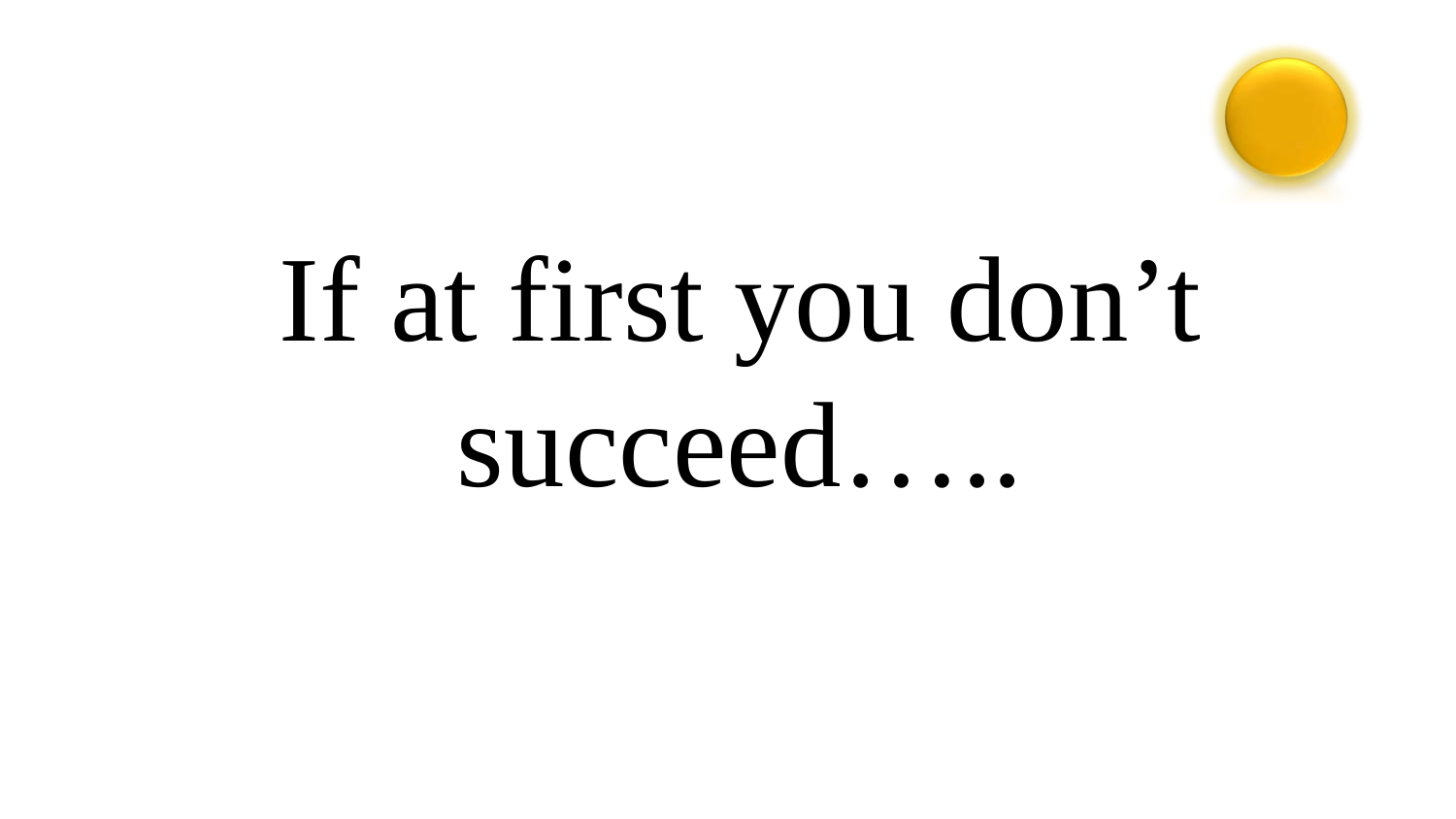

## Fun!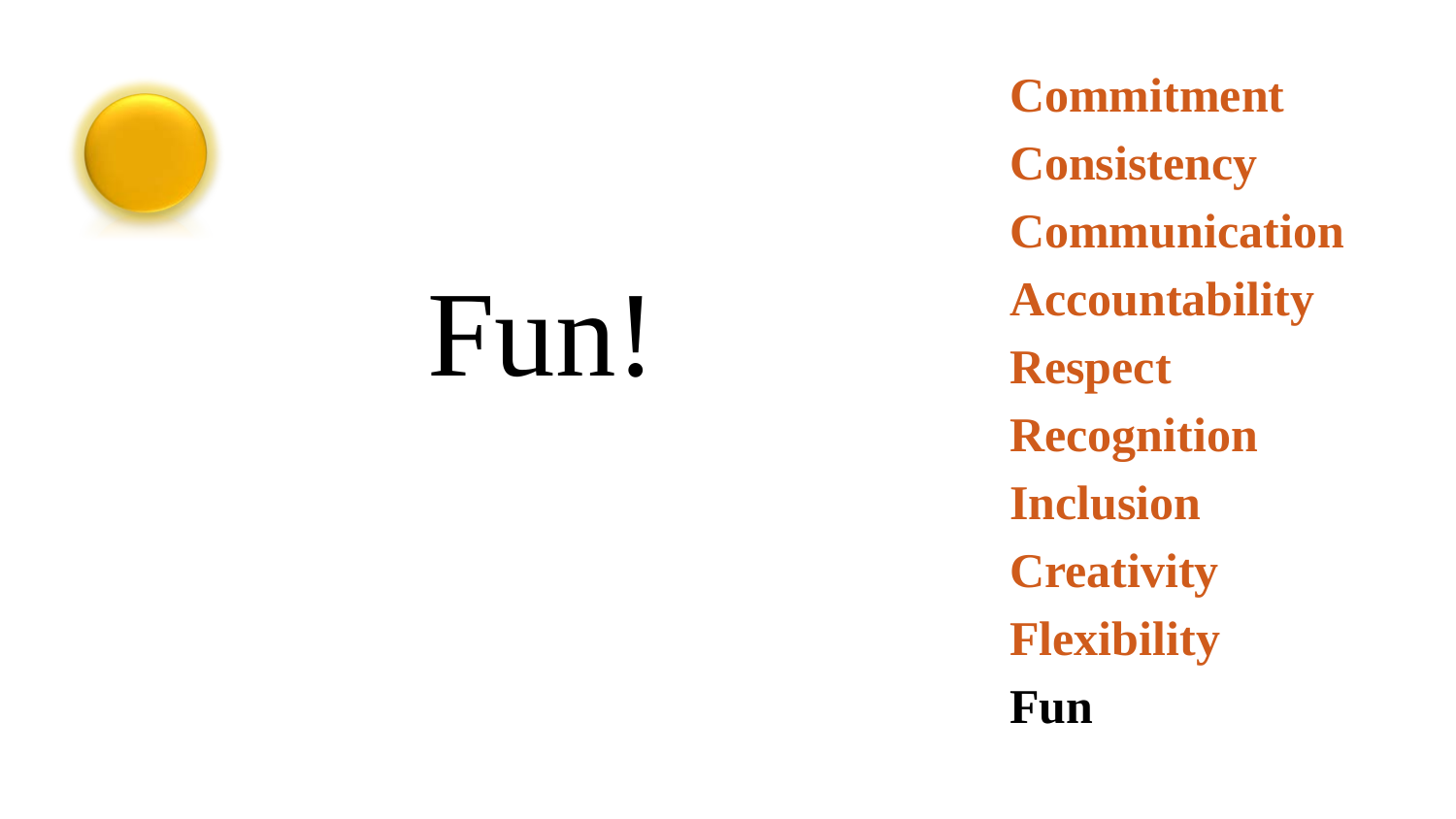

#### How much fun do employees expect to have in a safety program?